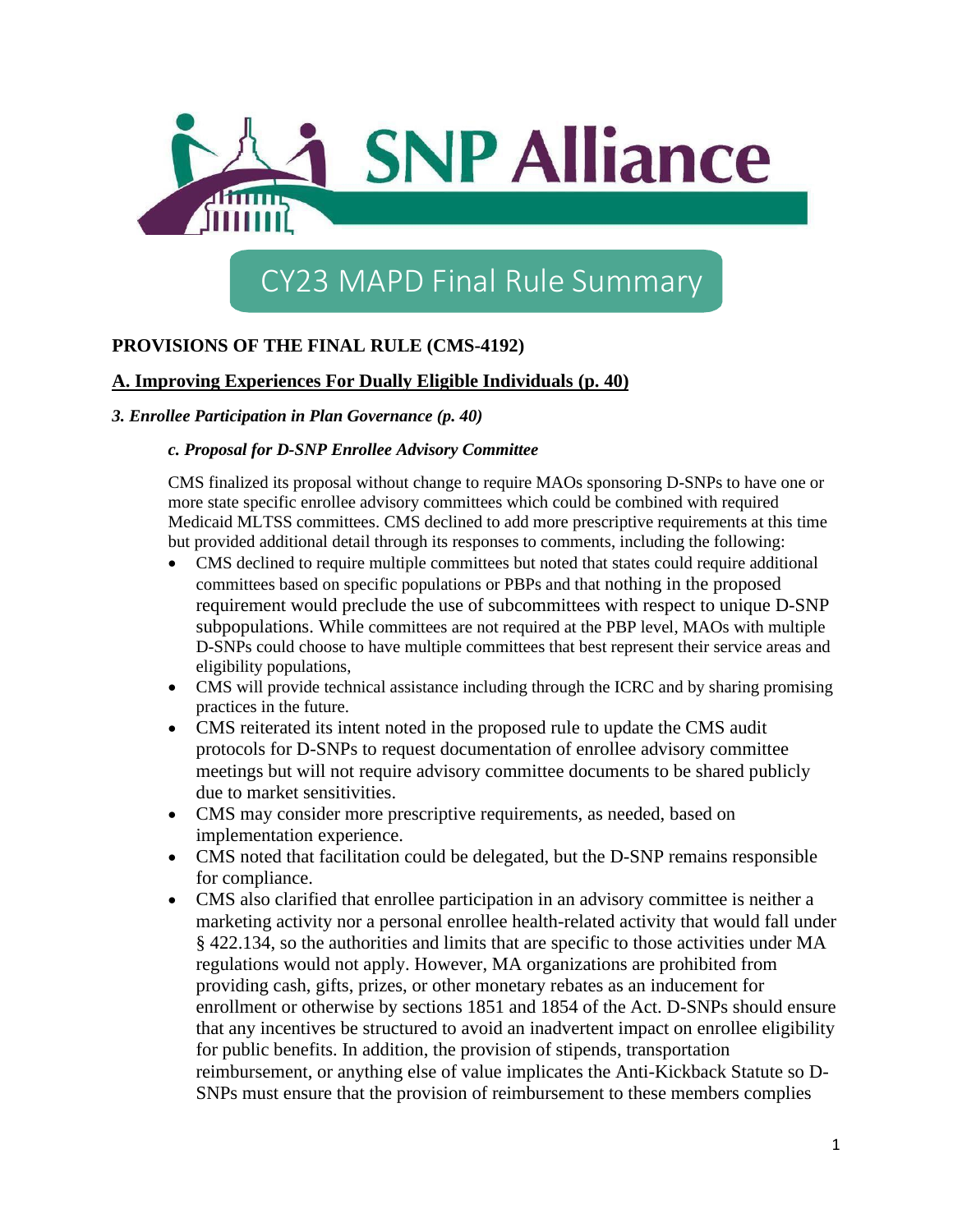with the AKS and other applicable law. CMS will provide future technical assistance to D-SNPs on this issue to help avoid unintended consequences related to plan compliance or enrollee eligibility for public programs.

• Advisory committees are not required for I-SNPs or C-SNPs but are also encouraged.

## **4. Standardizing Housing, Food Insecurity, and Transportation Questions on Health Risk Assessments (§ 422.101) (p.66)**

**CMS is finalizing language** at § 422.101(f)(1)(i) **that requires SNPs to include one or more questions on housing stability, food security, and access to transportation from a list of screening instruments specified by CMS** (forthcoming in sub-regulatory guidance) **as part of their initial and annual health risk assessments** (HRAs) **beginning in contract year 2024.** 

The sub-regulatory guidance will include the option to use State-required Medicaid screening instruments that include questions on these domains.

## *Special notes on comments - CMS Language:*

*CBOs or other sub-contractors for HRA completion*: "SNPs can choose to utilize community-based organizations or other entities as subcontractors to conduct HRAs or portions of an HRA, and we have seen successful examples of this both with SNPs and MMPs. SNPs and MMPs are responsible for ensuring that their subcontractors meet all CMS care coordination requirements." (p. 91)

*Medicaid HRA –* "As described in Medicare Part C Plan Technical Specifications for D-SNPs, CMS will accept a Medicaid HRA that is performed within 90 days before or after the effective date of Medicare enrollment as meeting the Part C obligation to perform an HRA, provided that the requirements in §  $422.101(f)(1)(i)$  are met." (p. 91)

*State requirements will be considered -* "We will consider State requirements in establishing the list of screening tools in sub-regulatory guidance. As a result, the sub-regulatory guidance will include the option to use any State-required Medicaid screening instruments that include questions on these domains." (p.91)

*Use of other sources on enrollee social risk factors -* "We clarify that the new requirement at §  $422.101(f)(1)(i)$  does not say that SNPs are to use the HRA as the only source of information on enrollee social risk factors. In addition to HRAs, we encourage SNPs to use sources of information outside of the HRA process in order to ensure that SNPs have a complete picture of an enrollee's physical, psychosocial, functional, and social needs and their personal goals. This can include, but is not limited to, interactions between enrollees and providers, care coordinators, other members of the integrated care team, or community-based organizations. This information can assist with the development of and any updates to an enrollee's individualized care plan. Though SNPs may use a variety of sources of information to better understand their enrollees' needs, we are finalizing a requirement for SNP HRAs to include questions from a list of CMS-specified screening tools about housing stability, food security, and access to transportation because all SNPs are required at  $\S 422.101(f)(1)(i)$  to conduct a comprehensive HRA. Making this requirement part of the HRA ensures all SNPs are universally collecting this information, at minimum, in their assessments, regardless of any other sources of information on enrollee social risk factors they may use." (pp. 94-95)

*Validated screening instruments -* "In developing this sub-regulatory guidance, we will consider the extensive work that health plans, the Federal Government, tool developers, and other stakeholders have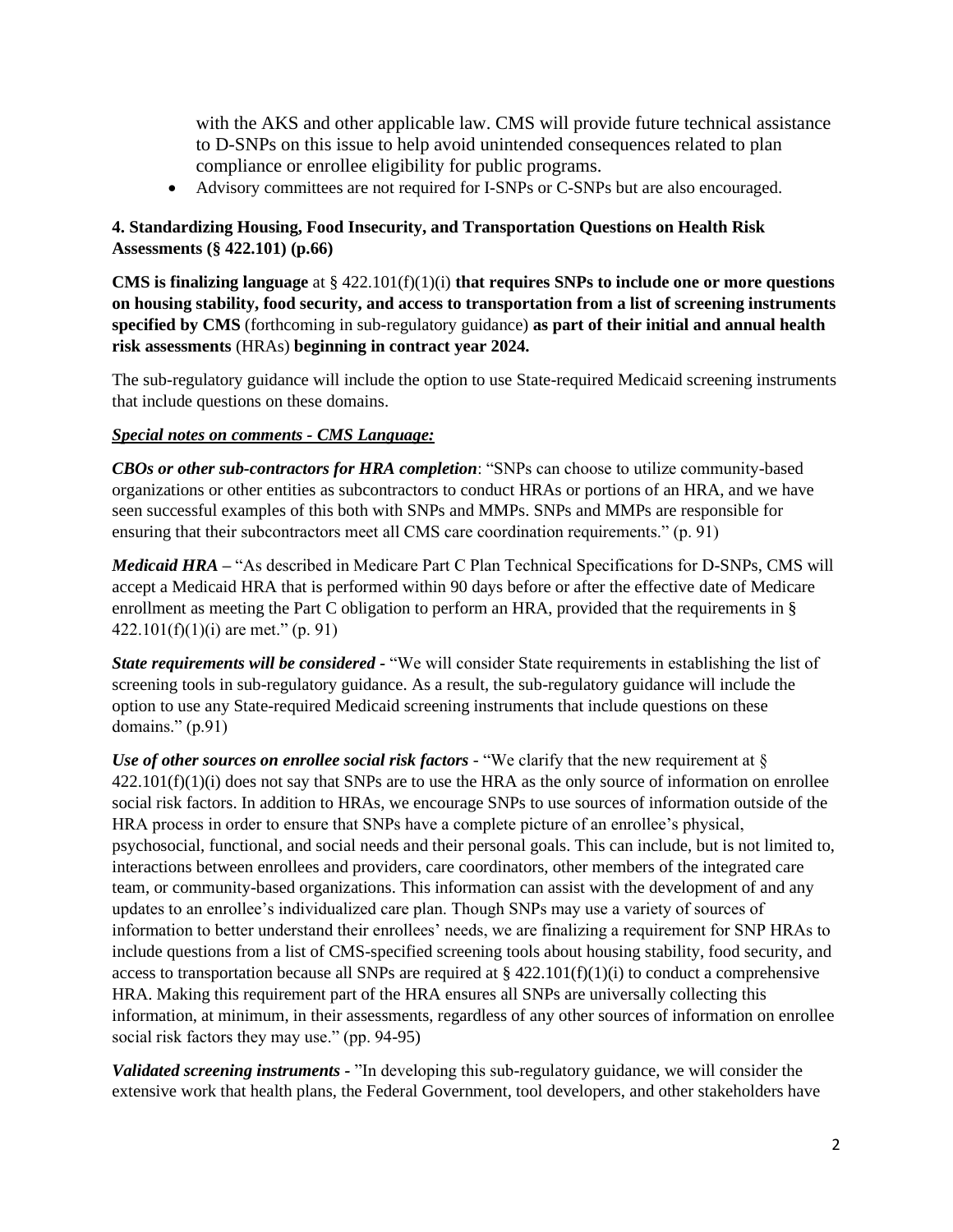already done to research and validate screening instruments. We clarify that we did not propose to create new measures, nor did we intend to require that SNPs adopt new assessment tools wholesale. Rather, we proposed to require SNPs to incorporate CMS-specified standardized questions about housing stability, food security, and access to transportation into their HRAs; we had intended that existing standardized questions, from existing validated assessment tools. would be specified by CMS for use by SNPs.

Although we are not finalizing a requirement for SNPs to use CMS-specified standardized questions, we are finalizing a requirement that SNPs use questions from a list of screening instruments specified by CMS in sub-regulatory guidance. We anticipate this list will include validated, widely used assessment tools that include questions on housing stability, food security, and access to transportation." (p. 96)

*I-SNPs are not excluded* - "We disagree that assessing nursing facility residents for social risk factors in HRAs provides no apparent benefit. An enrollee residing in a nursing facility or other congregate housing setting can have concerns about the stability of their living situation. And, as we noted in the proposed rule preamble at 87 FR 1860, people may move between settings, including from an institutional placement to the community. In addition, I-SNPs may enroll individuals living in the community who require an institutional level of care, for whom housing stability could be of particular concern. I-SNPs, like other SNPs, are required at § 422.101(f)(1)(i) to conduct an initial as well as annual comprehensive HRA. We believe that the benefit of better understanding enrollee needs outweighs any potential burden of adding a few questions to the required assessment. However, we recognize that the types of questions that may be relevant for community-dwelling SNP enrollees may be less relevant for I-SNP enrollees who reside in a nursing facility. Therefore, we are allowing some flexibility for SNPs by finalizing regulatory language at § 422.101(f)(1)(i) which requires SNPs to include questions from a list of CMS- specified screening instruments on these three topics in the initial and annual HRA." (p. 98)

*Timeframe & enforcement* - "We appreciate the commenters' input on the implementation timeline for our proposal. We are finalizing a requirement at  $\S 422.101(f)(1)(i)$  that SNPs must include questions from a list of screening instruments specified by CMS in sub-regulatory guidance on housing stability, food insecurity, and access to transportation beginning contract year 2024. We will ensure compliance with the Paperwork Reduction Act as we strive to post the sub-regulatory guidance by the end of 2022. This would leave more than a year from publication of this final rule for SNPs to come into compliance. (p 99)

*Using the SDOH information/health plan follow-up* – "We agree that it is important for SNPs to not only assess their enrollees for social risk factors, but also connect them to needed services based on enrollee goals and preferences, whether such services are plancovered benefits or referrals to community resources. We clarify that the SDOH data collected as part of an HRA would be used to inform a SNP enrollee's individualized care plan based on the enrollee's goals. The language we are finalizing at § 422.101(f)(1)(i) does not require SNPs to submit HRA data to CMS. However, as we outlined in the proposed rule at 87 FR 1859, we continue to consider whether, how, and when we could have SNPs report this data to CMS under other regulations. If SNPs do submit this data to CMS in the future, we believe having such information could help us better understand the prevalence and trends in certain social risk factors across SNPs and consider ways to support SNPs in improving enrollee outcomes." (pp. 101-102)

*Relation to Individualized Care Plan and Model of Care -* "The information gathered in the HRAs must be used to inform the development of the individualized care plan per  $\S 422.101(f)(1)(i)$  and (ii). Section  $422.101(f)(1)(i)$  requires the SNP to ensure that the results from the initial and annual HRAs are addressed in the individualized care plan. Section 422.101(f)(1)(ii) also provides that the individualized care plan must be developed and implemented in consultation with the beneficiary. The SNP must take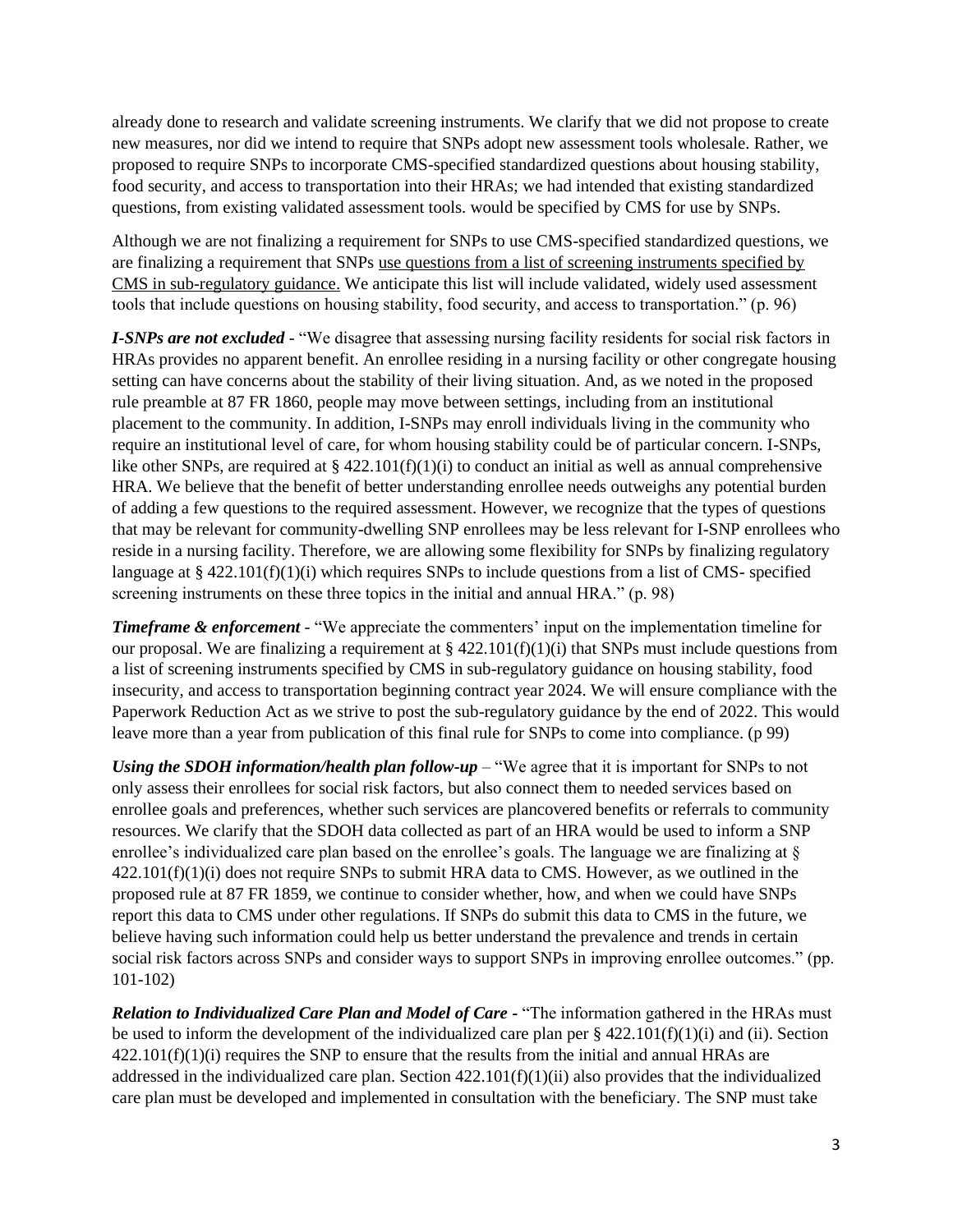steps to provide the services or connect the enrollee with appropriate services in order to accomplish the goals identified in the individualized care plan. The SNP can take these social risk factors into account in the development and implementation of the individualized care plan, even if the SNP is not accountable for resolving all social risk factors."

"As per  $\S$  422.101(f)(1), the enrollee's providers should be included as part of the interdisciplinary care team (ICT) and the information from HRAs should be shared with the ICT as described in the SNP's MOC." (p. 109)

 $\frac{1}{8}$  422.101(f)(1)(i) does not stipulate that specific plan personnel must conduct the HRA. CMS does not require physicians to oversee providers or other staff when conducting an HRA and allows SNPs flexibility to determine the level of clinical expertise needed to conduct the HRA. CMS does not preclude the use of telehealth to conduct HRAs. SNPs must conduct their HRA in a manner that is consistent with the plan's approved MOC; approval of the MOC is required by  $\frac{22.101(f)(3)}{f}$  (p. 109)

*CMS Audits* – "We remind the commenter who expressed concerns about how SNP auditors may interpret this proposed requirement that CMS welcomes stakeholder feedback on the audit protocols when the collection becomes available for public comment under the Paperwork Reduction Act of 1995. We also remind commenters of the requirement at  $\S$  422.503(b)(4)(vi) for MA organizations to adopt and implement an effective compliance program to prevent, detect, and correct non-compliance with CMS's program requirements, including the requirement at  $\S 422.101(f)(1)(ii)$  that SNPs must develop and implement an individualized care plan." (p. 104)

*HIPAA & Privacy Protections* – "At a minimum, all MA plans, including the SNPs that are subject to this new requirement, must ensure the confidentiality of enrollee records under § 422.118 and the Health Insurance Portability and Accountability Act (HIPAA) Security and Privacy Rules at 45 CFR part 164. Enrollee records that must be protected under § 422.118 include the information collected as part of health risk assessments, and we believe that information gathered through SNP HRAs is protected health information (as defined in 45 CFR 160.103) subject to protection under HIPAA rules. We agree that information related to social risk factors is particularly sensitive and should be handled accordingly. We do not intend to specify how SNPs store this information." (p. 106)

*Syncing with NCQA. Gravity Project, MIPS, NQF* – "A few commenters noted the Social Need Screening and Intervention quality measure under development from NCQA. Several others noted the work of the Gravity Project, supported by the Office of the National Coordinator for Health Information Technology, including the USCDI v2. A commenter strongly encouraged alignment with USCDI v2. A few commenters supported leveraging and aligning with the work of the Gravity Project, as well as ensuring alignment with other programs. A commenter noted CMS's proposal is consistent with the February 1, 2022 National Quality Forum Measure Applications Partnership recommendations to CMS for screening for social drivers of health and public data on those screening positive for social drivers of health. Another commenter cited a proposal for a similar quality measure for use in the Merit-Based Incentive Payment System for physicians and Inpatient Quality Reporting program for hospitals. . . The proposed NCQA measure does not require use of a specific tool or questions, but would allow use of questions from a list of selected validated assessment instruments, similar to the new requirement finalized here at § 422.101(f)(1)(i). We anticipate our list of screening instruments in subregulatory guidance will overlap with the list of screening instruments NCQA includes in the specifications for its proposed measure, which will provide the opportunity for SNPs to align their compliance with the new requirement at  $\S 422.101(f)(1)(i)$  with data to be used for the proposed NCQA measure. We believe the result will still be an increased ability for interoperable data exchange among SNPs." (p. 107)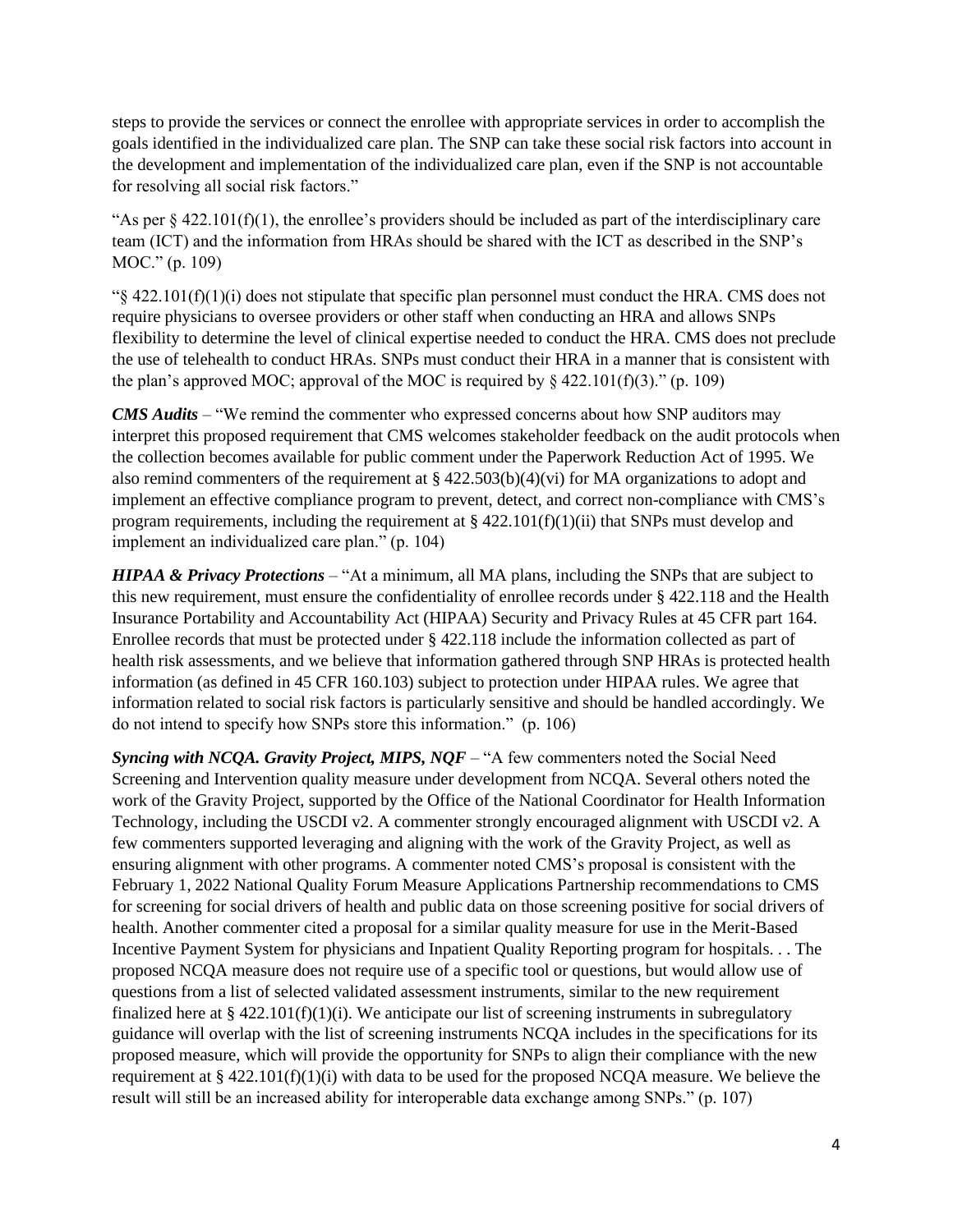*Initial, & Reassessment, HRAs* – "We clarify that the questions should be included in all HRAs used by SNPs." (p. 108)

## **5. Refining Definitions for Fully Integrated and Highly Integrated D-SNPs (§§ 422.2 and 422.107. (p. 112)**

CMS finalized its proposed revisions of definitions for FIDE and HIDE SNPs with some clarifications. CMS acknowledges commentors suggestions that States need support to take actions that make HIDE SNP or FIDE SNP designation attainable for D-SNPs and that they should work with Congress on requirements and strategies to integrate care and increase State funding. While it is outside the scope of this rulemaking CMS says it will consider whether there are additional opportunities to address this in the future. CMS clarifies this proposal does not impact the ability for HIDE SNPs and coordination-only D-SNPs to operate alongside FIDE SNPs. CMS also said it will consider comments requesting changes in the definition of FIDE SNPs to reflect that integration can also be achieved where plans operate within the same parent company. CMS also clarifies that the phrase "capitated contract with the State Medicaid agency" may be a Medicaid managed care contract for coverage of Medicaid benefits by a Medicaid MCO, or, for a HIDE SNP, a prepaid inpatient health plan (PIHP) or prepaid ambulatory health plan (PAHP), depending on the scope of coverage of Medicaid services but that all of these contracts are subject to the Medicaid actuarial soundness requirements of 42 CFR 438.4.

## *a. Exclusively Aligned Enrollment for FIDE SNPs (***§ 422.2) (p. 118)**

Currently, FIDE SNPs are not required to have exclusively aligned enrollment, therefore some FIDE SNPs may be serving members from a separate company's Medicaid managed care plan, or from Medicaid Fee for Service (FFS). CMS finalized its proposal (without change) to require that all FIDE SNPs must have exclusively aligned enrollment. The proposal also allows a cross walk and a separate PBP in order to maintain enrollment and access to frailty adjustments for portions of the aligned enrollment meeting FIDE requirements. The proposal prohibits FIDE SNPs from enrolling partial duals effective 2025 but CMS will allow a separate PBP to retain enrollment for partial duals. CMS made a number of clarifications in its responses to comments including the following.

- Partial duals could also continue to enroll in HIDE or coordination only D-SNPs.
- CMS also clarifies that the crosswalk exception being redesignated in the final rule to §  $422.530(c)(4)(i)$  is available under current law.
- CMS notes some commenters were opposed to this proposal, fearing CMS would limit integrated plan options in some states. However CMS notes that States may also choose to require – through their State Medicaid agency contracts under § 422.107 – that MA organizations create separate plan benefit packages, with one for exclusively aligned enrollment and the other for unaligned enrollment, so these plans could continue to serve enrollees as HIDE SNPs or coordination only D-SNPs.
- CMS also clarifies they did not propose regulations requiring that the State limit enrollment in the capitated Medicaid MCO to only those enrollees in the FIDE SNP for Medicare, it only limits the FIDE SNP designation to D-SNPs with State contracts requiring exclusively aligned enrollment.
- To maximize flexibility for States that newly implement exclusively aligned enrollment, CMS declined to codify in regulation the requirement that enrollment effective dates for exclusively aligned enrollment must be matching. CMS will monitor where there are misaligned effective dates upon implementation of this rule and will strive to provide technical assistance and share promising practices.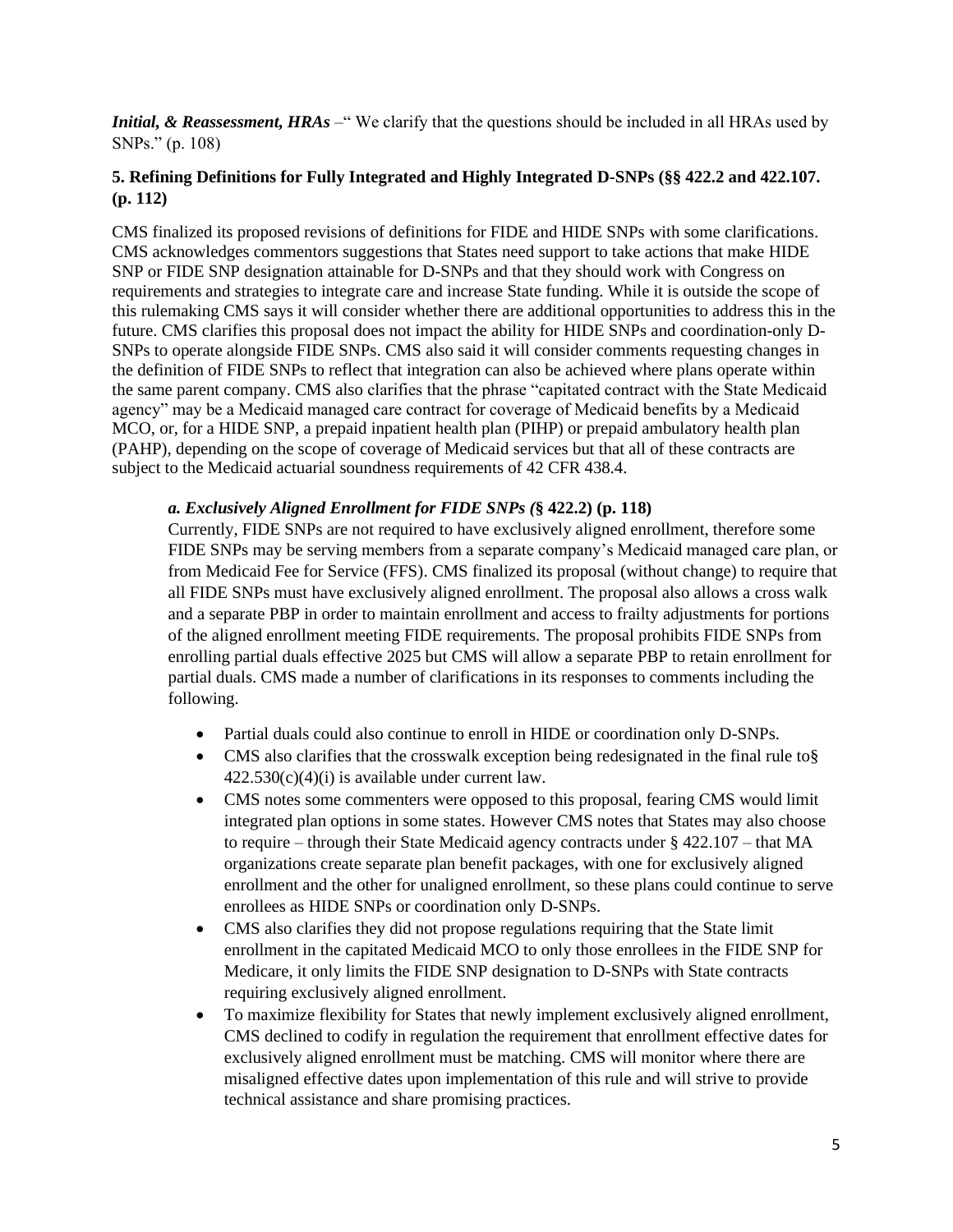• In response to commenters suggestion that states be allowed shared savings to incent exclusively aligned enrollment, CMS notes their limitations to change MA payment parameters outside of the context of a demonstration or test of a payment model under section 1115A of the Act.

## *b. Capitation for Medicare Cost-Sharing for FIDE SNPs and Solicitation of Comments for Applying to Other D-SNPs (p.132)*

CMS proposed that FIDE SNPs be required to capitate Medicaid payments for cost sharing including for QMB and non-QMB FBDEs. (All FIDEs except for those in TN now are capitated for cost sharing.) CMS finalized this provision as proposed but changed the effective date to 2025 to accommodate TN.

- The FIDE SNP capitated contract with the State must include State payment of Medicare cost-sharing for full-benefit QMB dually eligible beneficiaries. States may elect to extend coverage of Medicare cost-sharing, including coinsurance, for Medicare beneficiaries eligible for full Medicaid benefits who are not QMBs, (such as SLMB+ beneficiaries), as specified in the Medicaid State plan. The requirements around non-QMBs and covered services are complex. The SNP Alliance recommends reading CMS comments on page 136 of the final rule (PDF) for additional detail.
- CMS clarifies that the requirement for FIDE SNPs to cover the Medicaid payment of Medicare cost-sharing does not dictate the particular payment amounts for covered services. Nor does this final policy address all operational details for identifying Medicare cost-sharing obligations for specific services in the context of specific provider payment arrangements. CMS pointed out again that FIDE SNPs also have Medicaid MCO contracts that are subject to CMS review for actuarial soundness.
- CMS also points out that States can require use of particular payment methodologies for certain providers through contracts with D-SNPs to ensure sufficient access and quality of care meets the needs of D-SNP members and can direct Medicaid managed care plans to use certain payment arrangements in connection with Medicaid coverage provided certain requirements are met at § 438.6(c).

CMS requested feedback on applying this provision to all D-SNPs and on the pros and cons of requiring State Medicaid data exchanges to provide real-time Medicaid FFS program and Medicaid managed care plan enrollment data with D-SNPs including impact on States, Medicaid managed care plans, D-SNPs, providers, and beneficiaries but CMS did not adopt any proposals related to this information request.

## *c. Scope of Services Covered by FIDE SNPs (p. 140)*

#### **(1) Need for Clarification of Medicaid Services Covered by FIDE SNPs (p. 140)**

In its proposal CMS cited a need for clarification of this section because they have not operationalized contract reviews to reach full integration and that the FIDE SNP designation should represent the highest levels of integration. CMS adopts revisions as proposed to paragraph (2) of the definition of a FIDE SNP at § 422.2 except for a delay until 2025 for inclusion of Parts A and B Medicare cost-sharing and a technical change in home health references to align with current definitions as noted in item (4) below.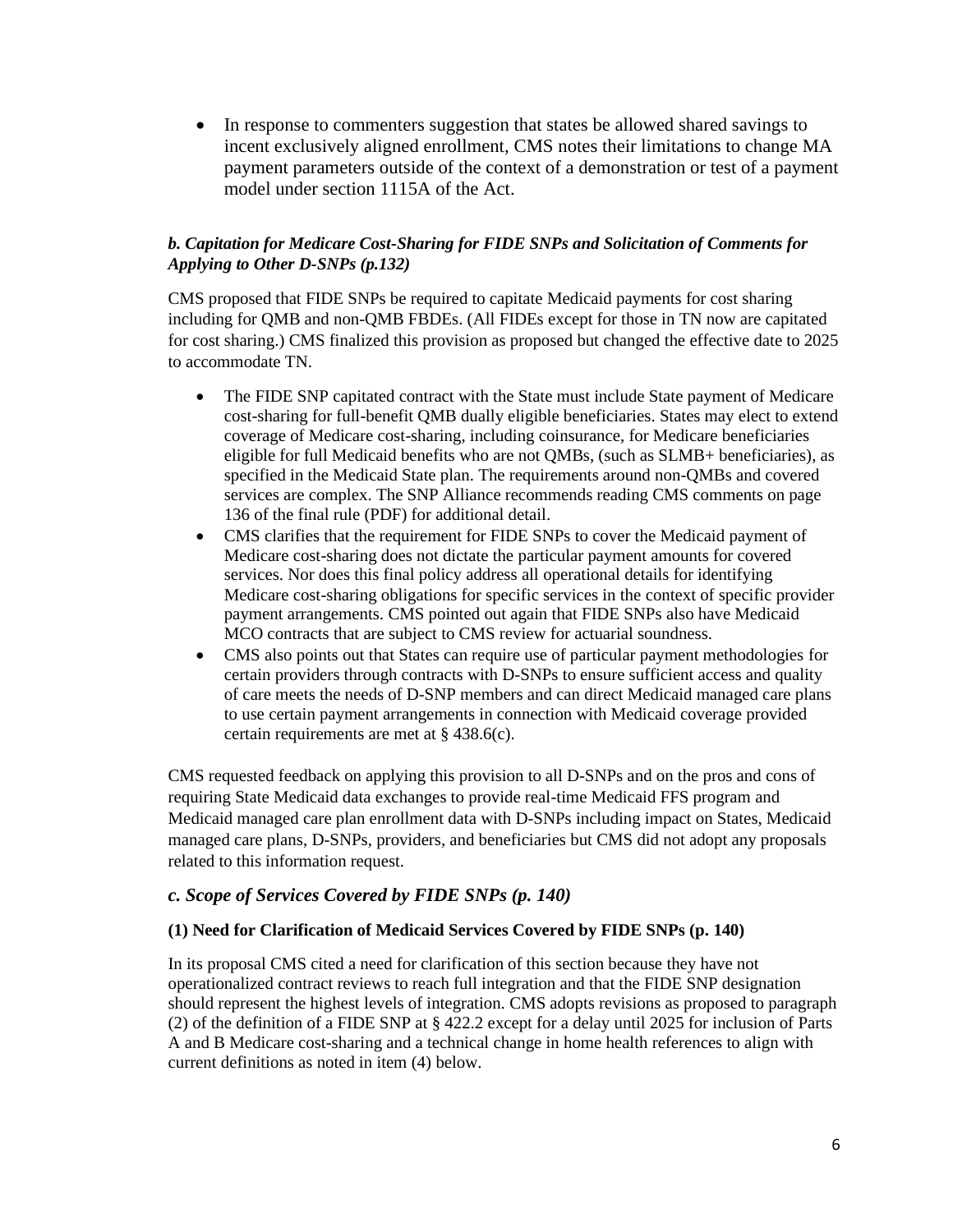- For contract year 2023 and 2024, the required Medicaid covered services are all primary and acute care benefits and long-term services and supports, including coverage of nursing facility services for a period of at least 180 days during the coverage year, consistent with the current regulation and practice.
- Beginning with contract year 2025, the required Medicaid-covered benefits are all primary and acute care benefits (including Medicare cost-sharing for Medicare Part A and Part B benefits), long-term services and supports, including coverage of nursing facility services for a period of at least 180 days during the coverage year, Medicaid home health (as defined in § 440.70), medical supplies, equipment, and appliances (as described in § 440.70(b)(3)), and Medicaid behavioral health services. CMS indicates that States that wish to have FIDE SNPs operate in their State will need to review and, as necessary, update their MCO Medicaid managed care contracts to include this full scope.
- Also these updates would mean that all Medicaid benefits in these categories would be covered by the MCO that is affiliated with the FIDE SNP, to the extent Medicaid coverage of such benefits is available to individuals eligible to enroll in the FIDE SNP without any exceptions. Because the same legal entity must have the MA contract with CMS for the D-SNP and the Medicaid MCO contract with the State, and the enrollment in the FIDE SNP must be limited to dually eligible individuals who are also enrolled in the MCO, this entity is functionally all the FIDE SNP.

CMS stated that some while commenters were concerned about loss of FIDE SNP status, relatively few FIDE SNPs would not meet this requirement and those that did not could still remain as HIDE SNPs or coordination only D-SNPs and that the benefits of this approach outweigh the alternatives, while striking a balance retaining flexibility for states.

#### **(2) Requiring FIDE SNPs to Cover All Medicaid Primary and Acute Care Benefits (p. 146)**

CMS also adopted its proposed revisions to the FIDE SNP definition in paragraph (2)(i) of  $\S$ 422.2 to limit the FIDE SNP designation to D-SNPs that cover primary care and acute care services and Medicare cost-sharing – to the extent such benefits are covered for dually eligible individuals in the State Medicaid program – through their capitated contracts with State Medicaid agencies**.** CMS stated that NEMT services are not considered primary or acute care and that they did not get any other suggestions for additional carve outs in this category.

#### **(3) Requiring FIDE SNPs to Cover Medicaid Behavioral Health Services (p.148)**

CMS adopts its proposal (without modification) that FIDE SNPs cover behavioral health in a new paragraph  $(2)(iii)$  in the FIDE SNP definition at § 422.2 requiring that, for 2025 and subsequent years, the capitated contract with the State Medicaid agency must include coverage of Medicaid behavioral health benefits to the extent Medicaid coverage is available to individuals eligible to enroll in a FIDE except as approved by CMS. CMS declined to provide additional time for phasing in this change.

In addition, CMS adopted as proposed an amendment to  $\S$  422.107 to add a new paragraph (h) to adopt a standard for limited exclusions from the scope of Medicaid benefits coverage by FIDE SNPs and HIDE SNPs of certain behavioral health services. This proposal requires the Medicaid MCO that is offered by the same entity offering the FIDE SNP to cover all behavioral health services covered by the State Medicaid program for the enrollees in the FIDE SNP.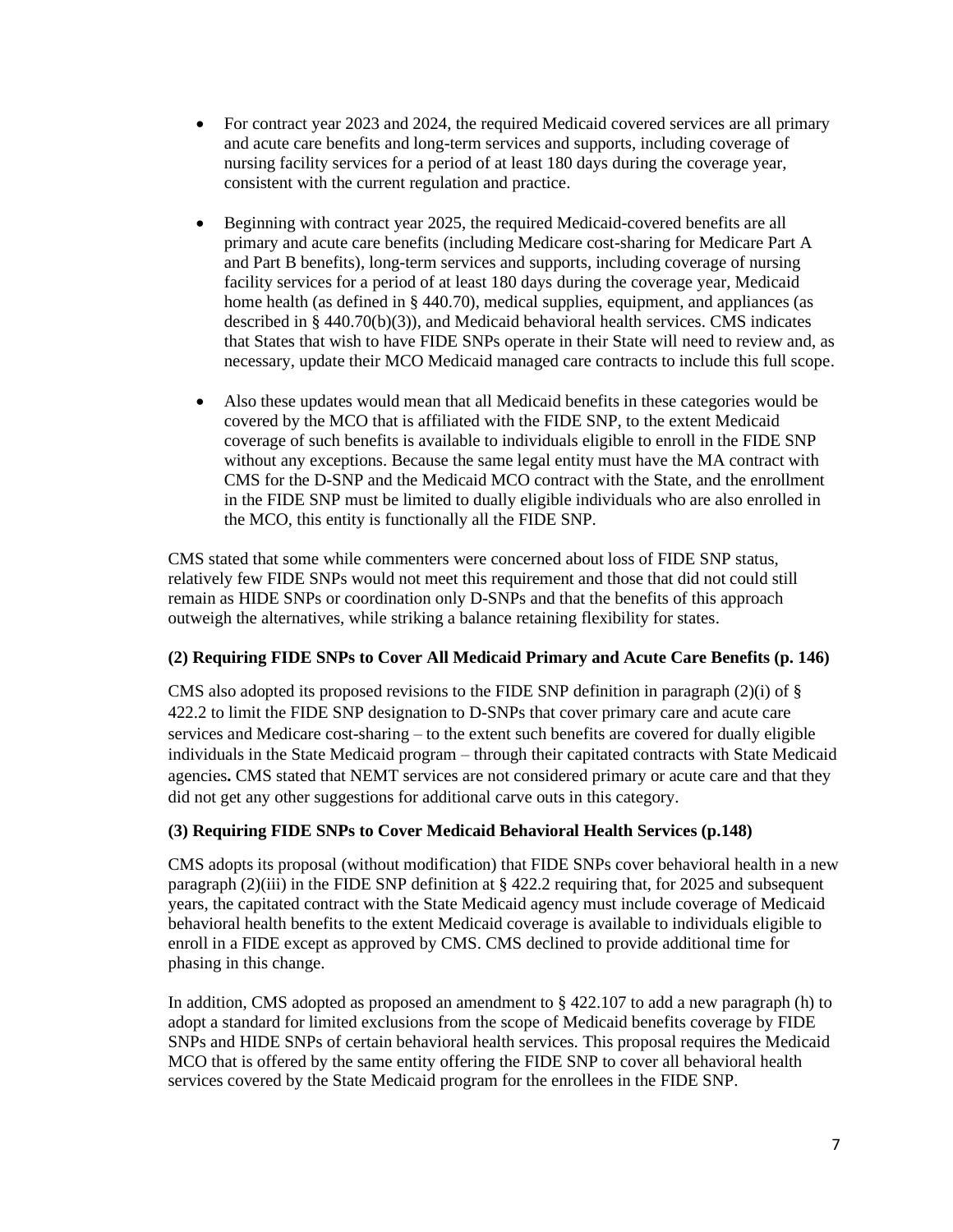CMS states that behavioral health is essential to providing high-quality, effective care for dually eligible individuals and that FIDE SNPs should provide the broadest level of integration. CMS also points out that since most FIDE SNP contracts include behavioral health benefits, relatively few (24) FIDE SNPs will be impacted, indicating the market has already moved in this direction.

Where state carve outs preclude inclusion, D-SNPs may still meet HIDE SNP or coordination only requirements and/or be redesignated as HIDE SNPs with enrollees remaining in the same plan, thereby avoiding disruptions in care though some would lose the frailty adjuster. CMS clarifies that it did not propose to establish requirements related to approving a State's decision to include certain services in their Medicaid programs. States also have the ability to establish linkages between behavioral health providers and D-SNPs to facilitate coordination of care if the State believes that is preferable to including such behavioral health services in the Medicaid MCO contract held by the FIDE SNP.

## **(4) Requiring FIDE SNPs to Cover Medicaid Home Health and Durable Medical Equipment** (p.156)

CMS finalized its proposals with one technical modification, to add new paragraphs (2)(iv) and  $2(y)$  to the FIDE SNP definition at § 422.2 to require that the capitated contract between the State Medicaid agency and the legal entity that offers the FIDE SNP must include Medicaid home health services as defined at §440.70 and Medicaid DME as defined at § 440.70(b)(3). In the final rule, CMS made a technical correction to paragraph  $(2)(v)$  to use the phrase "medical equipment, supplies, and appliances" to better track the regulation text at  $\S$  440.70(b)(3).

CMS points out that this provision would be governed under state Medicaid contract requirements. Under current regulation at  $\S 422.107(c)(1)$ , the State Medicaid agency contract must document the D-SNP's responsibility to coordinate the delivery of Medicaid benefits for its enrollees. Therefore States and D-SNPs should already be communicating related to these Medicaid benefits.

#### *d. Clarification of Coverage of Certain Medicaid Services by HIDE SNPs (422.2) (p.160)*

Consistent with the changes for FIDE SNPs, CMS adopts its proposal (without modification) to update the HIDE SNP definition by requiring at minimum that the HIDE SNP provide MLTSS or behavioral health services. CMS further clarifies that LTSS services include "community based LTSS and some days of nursing facility coverage services during the plan year" or "behavioral health to the extent Medicaid coverage of such services is available to individuals eligible to enroll in a HIDE SNP in the state". However, CMS also clarifies that HIDE SNP plans are not required to have exclusively aligned enrollment.

CMS clarifies that if the MA organization offering a D-SNP – or the MA organization's parent organization, or another entity that is owned and controlled by its parent organization – has a Medicaid managed care contract with the State that includes coverage of Medicaid behavioral health benefits but excludes coverage of Medicaid LTSS, the MA organization may qualify as a HIDE SNP provided other applicable requirements (such as a compliant Medicaid State agency contract, as required by § 422.107 and, beginning January 1, 2025, minimum service area requirements are met. CMS further clarifies that the HIDE SNP definition, either currently or as amended in this final rule, does not require the affiliated Medicaid plan to be an MCO contract, it could be a PAHP or PIHP; Medicaid managed care regulations in 42 CFR part 438 establish the requirements for a "capitated managed care contract".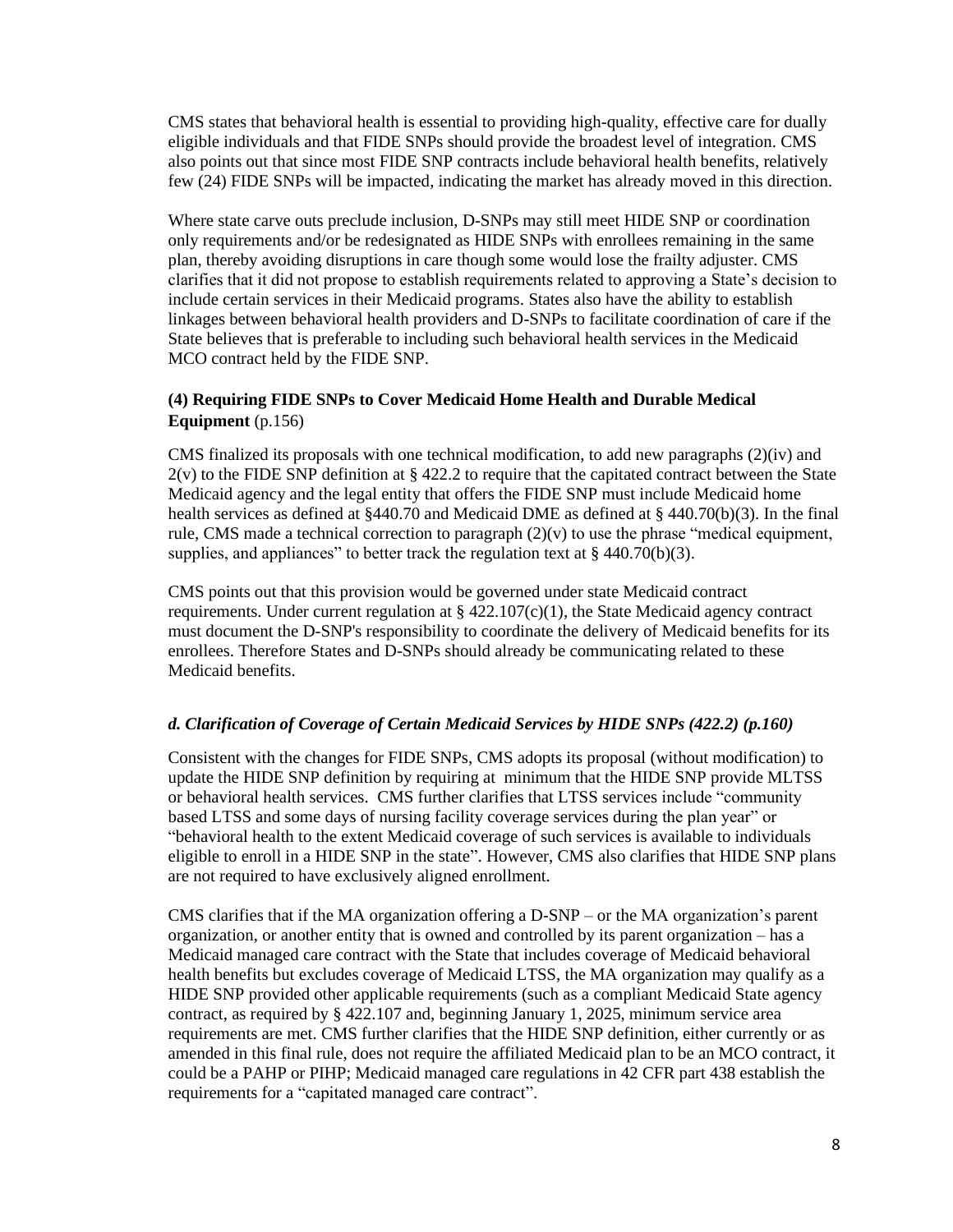This provision also replaces the current use of "coverage, consistent with State policy" language by more clearly articulating the minimum scope of Medicaid services that must be covered by a HIDE SNP, using the phrase "to the extent Medicaid coverage of such benefits is available to individuals eligible to enroll in a highly integrated dual eligible special needs plan (HIDE SNP) in the State."

#### *e. Medicaid Carve-outs and FIDE SNP and HIDE SNP Status p.(164)*

CMS adopted as proposed, requirements for FIDE SNPs and HIDE SNPs to cover the full scope of the Medicaid coverage under the State Medicaid program of the categories of services that are specified as minimum requirements for these plans as outlined in sections II.A.5.c. and II.A.5.d of the rule. They also finalized their proposal that coverage of the full scope of the specified categories of Medicaid benefits is subject to an exception that may be permitted by CMS under  $\S 422.107(g)$  or (h) by codifying current CMS policy allowing limited carve-outs from the scope of Medicaid LTSS and Medicaid behavioral health services that must be covered by FIDE SNPs and HIDE SNPs. Exceptions do not apply to primary and acute care or Medicaid covered cost sharing.

D-SNPs may meet the FIDE SNP or HIDE SNP definition at § 422.2 even if the contract between the State and the plan carves out some Medicaid LTSS, as long as the carve-out, as approved by CMS, applies primarily to a minority of beneficiaries eligible to enroll in the D-SNP who use long-term services and supports (behavioral health) or constitutes a small part of the total scope of Medicaid LTSS (or behavioral health) provided to the majority of beneficiaries eligible to enroll in the D-SNP.

CMS again clarifies that these proposals would not require that States carve in benefits if they prefer not to do so because MA program regulations permit a D-SNP to be offered without the MA organization (or its parent organization or an entity also owned by its parent organization) having a capitated contract for coverage of Medicaid behavioral health or LTSS benefits.

CMS will continue to review SMACs and Medicaid contracts to assess the scope of existing or future carve outs and to assess whether these specific carve-outs meet criteria in light of the specific facts in a given situation. In addition, they may consider future rulemaking to revise the standard in  $\S$  422.107(g) and (h) if necessary.

## *f. Service Area Overlap between FIDE SNPs and HIDE SNPs and Companion Medicaid Plans (p. 175)*

CMS finalized its proposed amendment to the FIDE SNP definition at § 422.2 by adding new paragraph (6) and the HIDE SNP definition at § 422.2 by adding new paragraph (3) to require that the capitated contracts with the State Medicaid agency cover the entire service area for the D-SNP for plan year 2025 and subsequent years. This will facilitate all FIDE SNP and HIDE SNP enrollees having access to both Medicare and Medicaid benefits from a single parent organization. CMS did not propose to limit the service area of the companion Medicaid plan to that of the D-SNP service area. Therefore, the companion Medicaid plan may have a larger service area than the D-SNP.

Currently, under what CMS refers to as an unintended loop-hole in § 422.2, a D-SNP can meet the requirements to be designated as a FIDE SNP and HIDE SNP even if the service area within a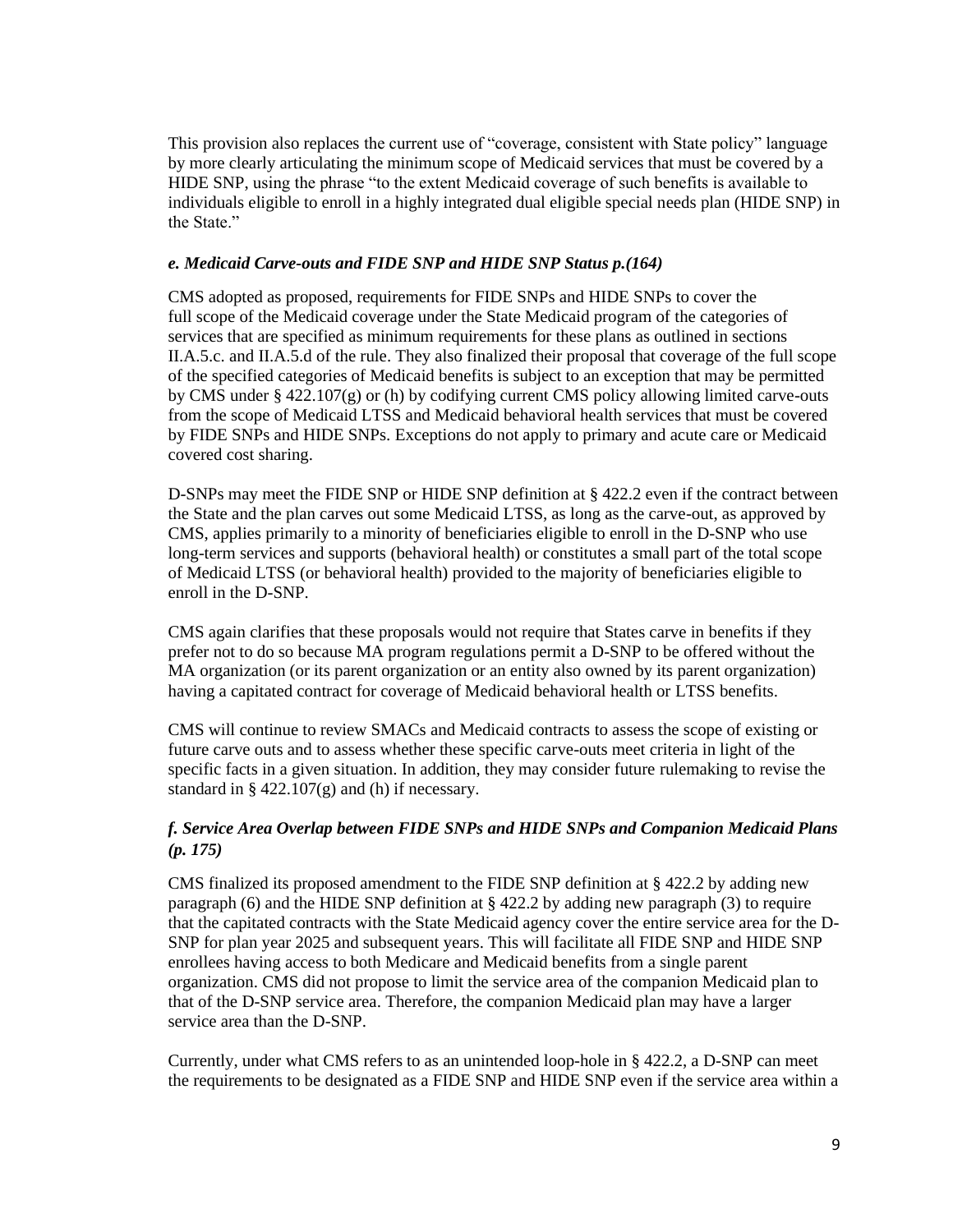particular State does not fully align with the service area of the companion Medicaid plan (or plans) affiliated with their organization*.* 

CMS indicates that all FIDE SNPs already meet these criteria, and only 15 of the 219 HIDE SNPs have unaligned service areas and all operate in states allowing non-HIDE SNPs. CMS also confirmed that the service area requirement finalized applies to FIDE SNPs and HIDE SNPs at the PBP level and that states are provided flexibility for coordination-only D-SNPs to which this policy does not apply. CMS will reach out to States impacted by this change to provide technical assistance in advance of the contract year 2025 MA bidding cycle.

An MA organization impacted by this proposal would have several pathways to comply with the change to the definition of HIDE SNP at § 422.2. The options include using the crosswalk exception at  $\S 422.530(c)(4)(i)$  in section II.A.6.a. of this final rule in conjunction with dividing an existing FIDE or HIDE SNP into two (or more) separate D-SNPs, with the service area of the FIDE or HIDE SNP being within the service area of the affiliated Medicaid managed care plan.

CMS acknowledges the difficulties between timelines for state procurements and CMS timelines but suggests that HIDE SNPs that are not able to align their MA service area with the affiliated Medicaid plan's service area for contract year 2025, may be able to continue operating as a non-HIDE D-SNP and regain HIDE status once the service areas align.

CMS also points out that there is no need for a D-SNP to terminate and disrupt current enrollee coverage because an impacted MA organization can keep operating in the existing service area for both the D-SNP and Medicaid plan, however beginning with plan year 2025, the D-SNP would not qualify for FIDE SNP or HIDE SNP designation. An affected plan not changing its service area would be required to update the contract with the State Medicaid agency required by § 422.107 to include the notification requirement specified at § 422.107(d).

CMS also clarifies that actual enrollment in the HIDE SNP and the affiliated Medicaid managed care plan is not required to be aligned. Some States directly contract with D-SNPs under a single contract that meets both the managed care contract requirements under 42 CFR part 438 and the D-SNP contract requirements under § 422.107, but this is not required, and a State may use a Medicaid managed care contract under Part 438 and a separate contract for § 422.107 purposes.

CMS did not adopt other mechanisms considered, such as specifying an overlapping percent of enrollment or service area. They acknowledged the difficulty for health plans to meet both Medicare and Medicaid network adequacy standards in rural areas. Regarding network requirements to align the D-SNP's and companion Medicaid plan's provider networks, they will consider issuing future guidance and rulemaking.

#### **6. Additional Opportunities for Integration through State Medicaid Agency Contracts (§422.107)(e) (p. 186**)

#### *a. Limiting Certain MA Contracts to D-SNPs (p.18)*

CMS adopted its proposals (without significant modification) to codify a pathway where if a State requires an MA organization to establish a MA contract that only includes one or more D-SNPs with exclusively aligned enrollment within a State and for that D-SNP to then utilize integrated materials, the MA organization may apply for such a contract using the existing MA application process. The language at  $\S$  422.107(e)(1)(i) gives States the flexibility to require an MA organization to apply and seek CMS approval for one or more D-SNP-only contracts, which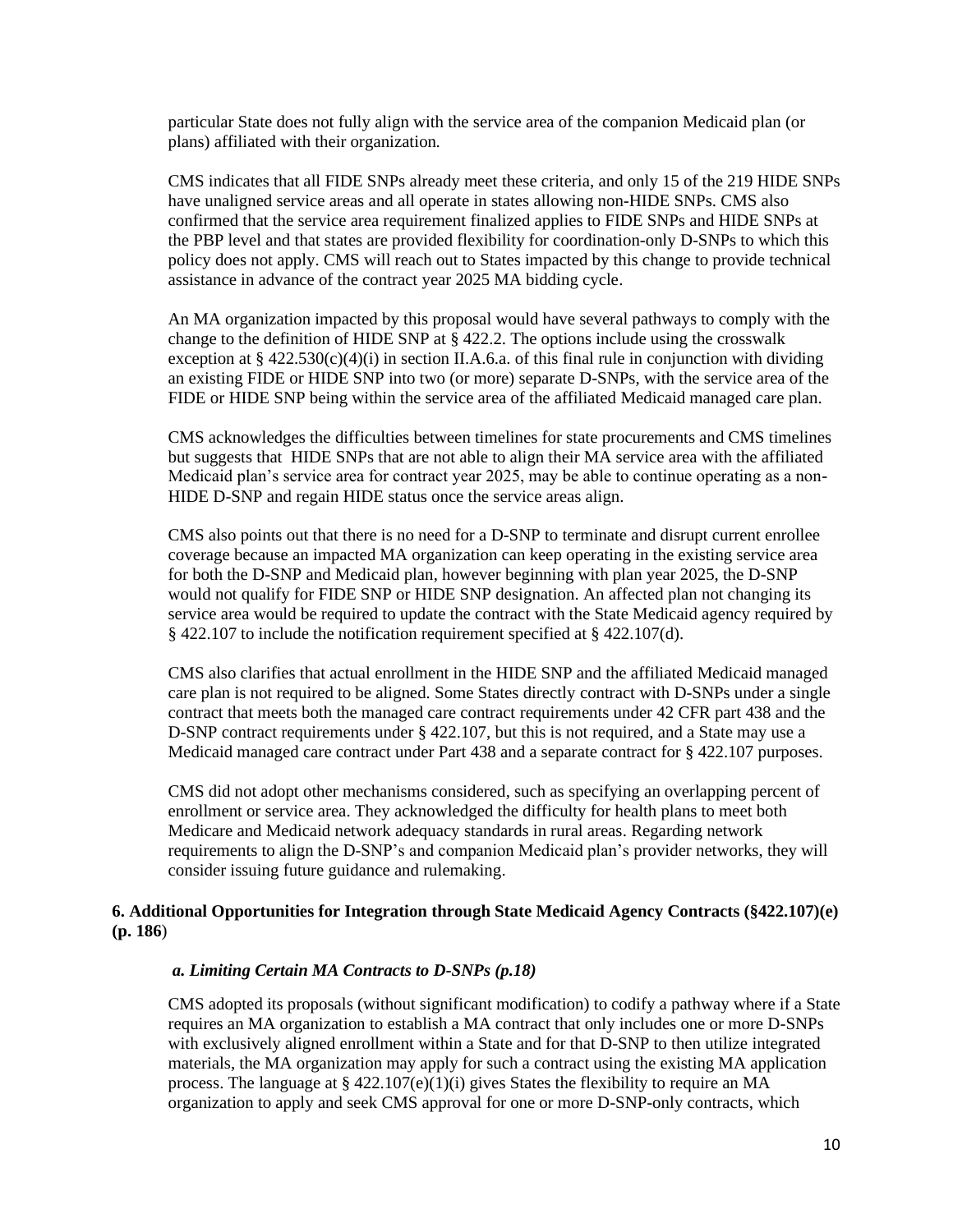would provide more transparency in D-SNP performance with consumers and states, facilitating D-SNP specific measurement, models of care and networks that further insight into plan performance.

CMS adopts administrative steps described at  $\S 422.107(e)(2)$  to permit a new D-SNP-only contract that would be initiated by receipt of a letter from the State Medicaid agency indicating its intention to include the contract requirements under  $\S 422.107(e)(1)$  in its contract with specific MA organizations offering, or intending to offer, D-SNPs with exclusively aligned enrollment in the State. CMS would provide States with additional information on timelines and procedures in sub-regulatory guidance and would follow the steps consistent with existing timeframes and procedures for the submission of applications, bids, and other required materials to CMS without exceptions for implementation in a future contract year, the earliest of which would be 2024.

CMS recommends that states consult with CMS, MA organizations, and other stakeholders on whether and how to pursue this step toward integration but notes significant state control over whether and which MAOs can offer D-SNPs in their states. CMS indicates that MA organizations with existing contracts that are required by the State to separate out the D-SNP with exclusively aligned enrollment would not be required to create a new legal entity and would be permitted the additional MA contract. CMS also indicates they will consider future rulemaking on whether to expand the ability for States to request to CMS separate D-SNP contracts for D-SNPs that do not have exclusively aligned enrollment.

As part of this proposal CMS finalized its proposal for a new crosswalk exception (to be codified at  $\S 422.503(c)(4)(ii)$  to allow MA organizations to seamlessly move existing D-SNP enrollees into a D-SNP-only contract created under this proposal.

While there is much discussion in this FR in response to commenters concerns about how this change impacts appropriate measurement for duals, current CAI and Star ratings, and related bonus payments including flaws in current measurement methodologies specific to duals, CMS dismissed most concerns noting that few plans will be affected and that current time frames allow for addressing some of the issues raised. CMS notes its transparency goals can only be accomplished through separate Star Ratings specific to the performance of D-SNPs within a State. Although States may separately collect quality data for D-SNP enrollees, those data would not feed into Star Ratings. States also would not be able to collect CAHPS or HOS data specific to a D-SNP PBP, because the surveys are administered at the contract level.

CMS notes that in the CY 2023 Advance Notice and CY 2023 Rate Announcement, they discuss confidential stratified reporting of certain quality measures by dual eligible status, and developing a health equity index, both of which may help support efforts to address disparities in care and advance health equity and will aid MA organizations in focusing quality improvement on dually eligible enrollees. However they acknowledge such reporting would not feed into Star Ratings at this time. Substantive changes to the Star Ratings and the addition of a health equity index would need to be proposed through rulemaking.

#### *b. Integrated Member Materials (p.205)*

CMS adopts its proposal to allow D-SNPs with exclusively aligned enrollment to use integrated member materials with a slight modification. Under the pathway adopted in § 422.107(e)(1)(i), CMS will coordinate with a State that chooses to require, through its State Medicaid agency contract, that a D-SNP with exclusively aligned enrollment use an integrated SB, Formulary, and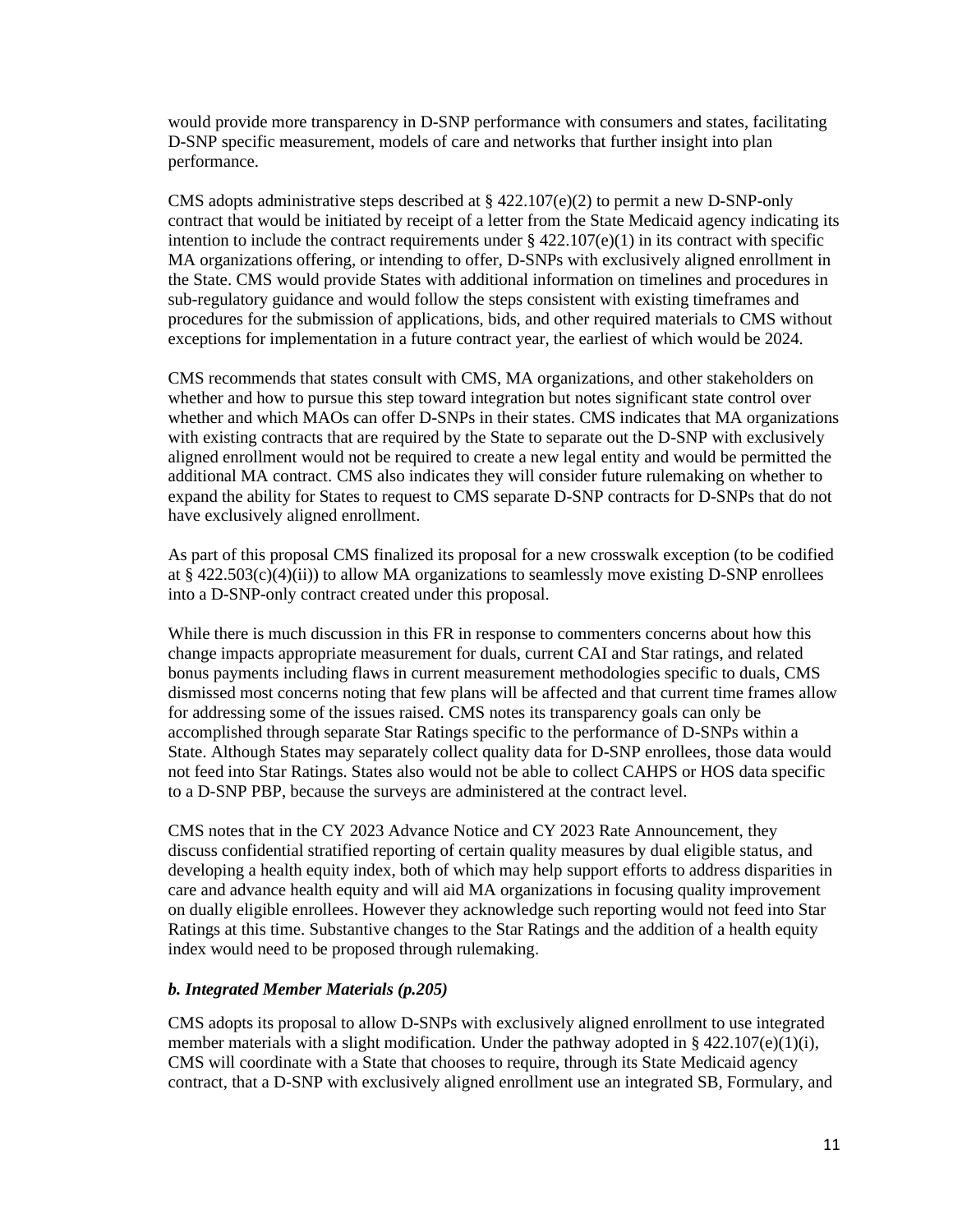combined Provider and Pharmacy Directory (at minimum.) Applicable Medicaid managed care and MA requirements and standards would continue to apply to the integrated materials.

CMS anticipates that there would be operational and administrative steps at the CMS and State level that would be necessary before a D-SNP could implement use of integrated communications materials, such as collaboration and coordination by CMS and the State on potential template materials, identification of potential conflicts between regulatory requirements at 42 CFR parts 422 and 423 for D-SNPs generally and 42 CFR part 438 and State law for the D-SNP's affiliated Medicaid MCO, and setting up a process for joint or coordinated review and oversight of the integrated materials

CMS also states they did not intend through this rule to significantly change timelines for plans to prepare materials nor did they intend to require any State to mandate that D-SNPs use integrated materials. In order to make it clear that current processes remain, CMS finalized a modification to the regulation text at  $\S 422.107(e)(1)(ii)$  to require that the integrated model materials meet Medicare and Medicaid managed care requirements consistent with applicable regulations in parts 422, 423, and 423 of the chapter.

Because of insufficient review time under current deadlines and processes (which do not change under this new provision), CMS intends to work in good faith with states and intends that such efforts include the work to develop model integrated materials before the State Medicaid agency contract submissions are due for the contract year for which the D-SNP would use the integrated materials, and before D-SNP-only contracts are finalized. CMS will work with states to ensure that integrated models are provided to D-SNPs in a timely manner and intends to set clear timelines for review with the States. Specifically, CMS indicates they aim to work with States to issue to the affected D-SNPs the required materials and instructions annually by the end of May for the following plan year.

CMS notes problems with differences in enrollment dates for Medicare and Medicaid . When these occur, CMS and the State will jointly decide on a strategy to implement integrated materials while minimizing beneficiary confusion. CMS also acknowledges the importance of model materials and will be creating models based on experience in the FAI and a related demonstration in Minnesota and will also collaborate with States to ensure that they appropriately integrate Medicare and Medicaid information for beneficiaries. CMS also indicates as experience is gained, they may consider future rulemaking to establish integrated disclosure and communication materials where the applicable statutory authority permits sufficient flexibility.

CMS also considered including the EOC and the ANOC in the scope of this process and clarifies that this rule would not preclude CMS and States from collaborating on other integrated materials through the same process. CMS says they intend to develop an integrated Member Handbook (also known as the EOC) and ANOC for contract year 2024 through the PRA process, which will include making the documents available to the public for review and comment during the publication of 60- and 30-day **Federal Register** notices. These models will be based on models created for the FAI and the demonstration in Minnesota.

#### *c. Joint State/CMS Oversight (§ 422.107)( e) (p. 222)*

#### **(1) State Access to the Health Plan Management System (p.222)**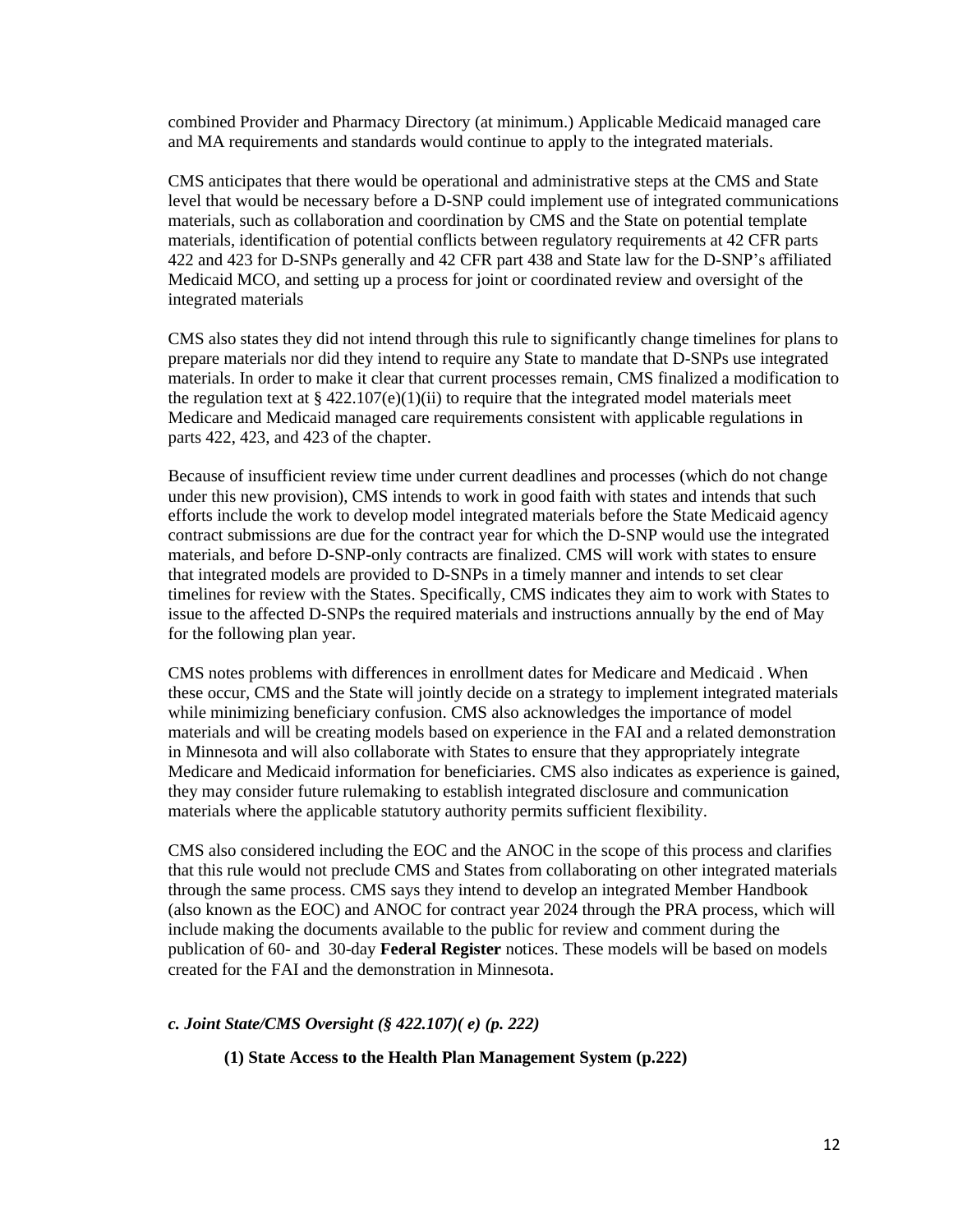CMS finalized without modification its proposal allowing access by States to the CMS Health Plan Management System (HPMS) (or a successor system) to better coordinate State and CMS monitoring and oversight of D-SNPs that operate under the conditions described at proposed paragraph (e)(1). (These are the MA organizations offering D-SNPs with exclusively aligned enrollment that maintain one or more contracts that only include one or more D-SNPs with a service area limited to that state.)

State access would be limited to approved users and subject to compliance with HHS and CMS policies and standards and with applicable laws in the use of HPMS data and the system's functionality. Based on the current architecture of HPMS, approved State officials would only have access specific to information related to those MA contract(s). However, this proposal would not limit CMS's discretion to make HPMS accessible in other circumstances not described in the proposal.

CMS will consider other options for permitting expanded HPMS access for State Medicaid officials over time, but in the regulation adopted here access to States is tied to the D-SNP-only contracts for D-SNPs with exclusively aligned enrollment that are required to use specified integrated enrollee materials.

#### **(2) State-CMS Coordination on Program Audits (p. 226)**

CMS finalized without modification its proposal to coordinate with State Medicaid officials on program audits. This coordination would include sharing major audit findings for State awareness related to D-SNPs subject to proposed paragraph  $\S$  422.107(e)(1). (These are the exclusively aligned D-SNPs under a contract number limited to certain D-SNPs in that state.) CMS would also offer to work with States to attempt to avoid scheduling simultaneous State and Federal audits. CMS clarifies it did not intend to limit discretion to coordinate with States in the audit process outside of the parameters in proposed  $\S 422.107(e)(3)(ii)$ ; CMs would evaluate the extent of coordination in each circumstance relevant to the D-SNP-only contract established as a result of the State's contract requirements described in paragraph (e)(1).

#### **(3) State Input on Provider Network Exceptions (p. 228)**

CMS indicates it will proceed to use existing authority and flexibility for the review of medical provider networks network exceptions and to solicit and receive input from State Medicaid agencies as described in the proposed rule. CMS intends to reach out to States when a MA organization with a D-SNP contract described in  $\S$  422.107(e)(1) (exclusively aligned enrollment) submits an exception request that does not meet the requirements at  $\S$  422.116(f)(1). In those instances, CMS may collaborate with the respective State to identify if there are other factors, as described at  $\S 422.112(a)(10)$ , that may be relevant before making a determination on the exception request.

When an MA plan fails to meet the specific network adequacy standards in  $\S$  422.116(b) through (e), currently the MA plan may request an exception to these network adequacy criteria. In considering whether to grant an exception, CMS considers whether current access to providers and facilities is different from the data CMS uses to evaluate network adequacy; whether there are factors present according to the rule that demonstrate that network access is consistent with or better than the original Medicare pattern of care; and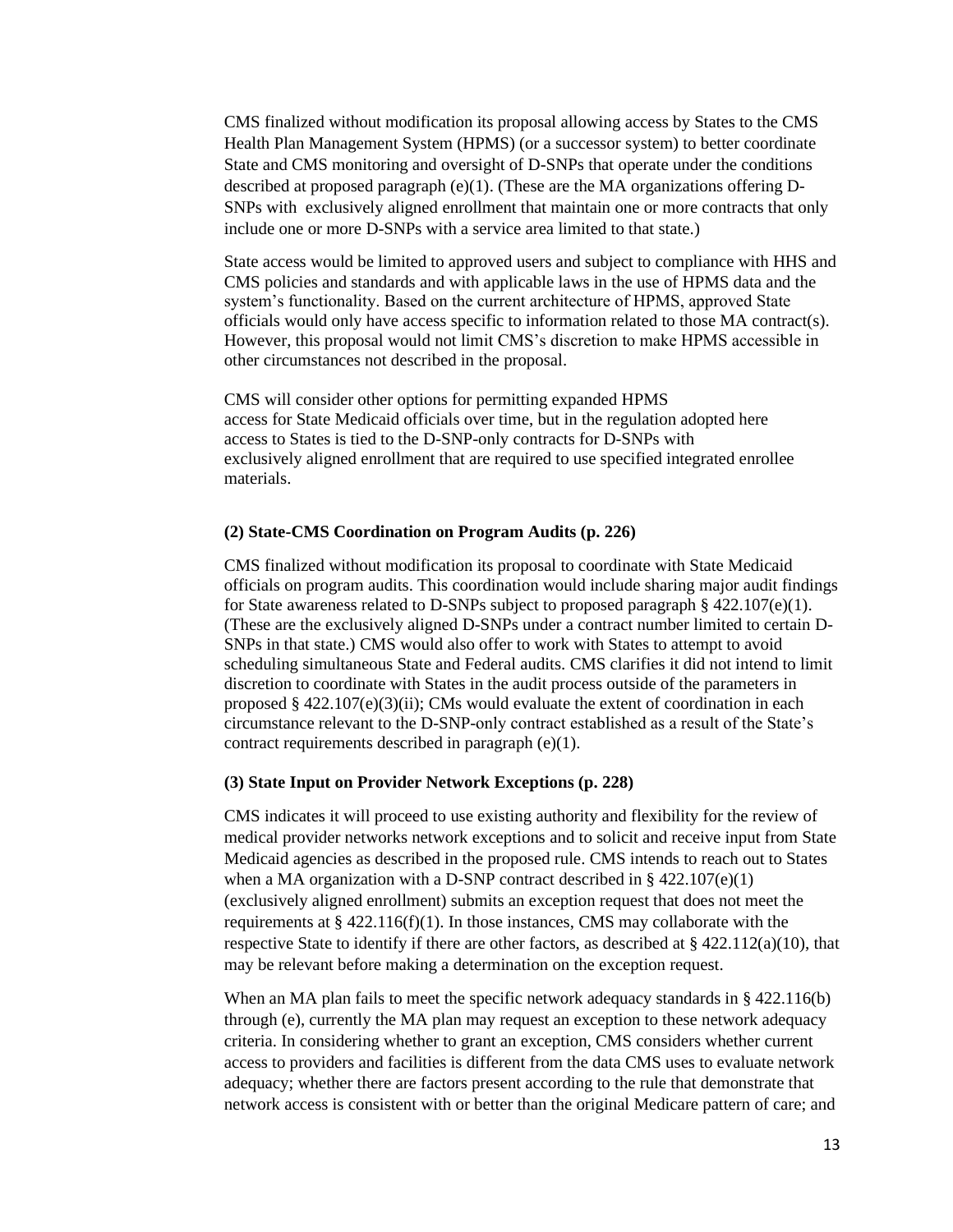whether approval of the exception is in the best interests of beneficiaries. CMS notes that states may have useful information and insight to factors relevant to such standards.

CMS did not propose to adopt specific regulation text in  $\S$  422.107(e)(3) regarding potential collaboration with State Medicaid agencies in connection with adjudicating requests for an exception to network adequacy requirements for D-SNPs that operate under the conditions described at proposed paragraph  $(e)(1)$  because a regulatory amendment is not necessary to support this process; however, the proposed rule outlined how it expects this type of engagement between CMS and States to work.

CMS also adopted its proposal to amend network requirements  $\S 422.116(a)(1)(ii)$  to require compliance with network adequacy standards as part of an application for a new or expanding MA service area (see section II.C. of the Final Rule.).

#### *d. Comment Solicitation on Financing Issues (p. 231)*

Based on FAI experience, CMS sought feedback on assessing whether there are ways to take two elements of MMP financial methodology and apply them to D-SNPs: (1) integrated MLRs; and (2) consideration of the expected impact of benefits provided by MA organizations on Medicaid cost and utilization in the evaluation of Medicaid managed care capitation rates for actuarial soundness. CMS did not propose new Medicare or Medicaid policies in this discussion but requested public comments on possible future initiatives.

While CMS does not believe they have the statutory authority to include Medicaid experience as part of the Medicare MLR requirement and is not proposing to require an integrated MLR for integrated products, they pointed out that States may require additional data to be reported, including combined Medicare-Medicaid MLRs, in addition to the MLR reporting required by § 438.8. Such reporting would be in addition to, and not a substitute for, the required MA MLR under §§ 422.2400 through 422.2490 and Medicaid managed care MLR under § 438. CMS received a wide array of comments on this topic which it will consider for future guidance on this topic, however CMS reiterates that it is not a current proposal.

MA supplemental benefits and State-specific D-SNP requirements may impact Medicaid-related costs and utilization, and actuarial soundness standards in Medicaid rate setting could consider the impact on both: 1) replacing costs that would otherwise be a Medicaid responsibility, as a primary impact; and 2) affecting expenditures on other Medicaid benefits, as a secondary impact. CMS received a wide array of suggestions on this topic, including advice about how to improve consistency in data and processes used in actuarial soundness. CMS indicated they will take relevant input into account as it considers updates to CMS's Medicaid Managed Care Rate Development Guide, as well as other avenues to provide guidance and technical assistance on this topic.

#### **7. Definition of Applicable Integrated Plan Subject to Unified Appeals and Grievances Procedures (§ 422.561) (p. 239)**

CMS adopts its proposal to expand the universe of D-SNPs that are required to have unified grievance and appeals processes by reorganizing the definition of applicable integrated plan in § 422.561 through addition of new subsections to show separate definitions before and after January 1, 2023 to indicate three conditions additional plans to be included would meet. CMS makes a slight modification for clarity where there are references to other paragraphs within the definition and to clarify paragraph  $(2)(ii)(C)$  in the third condition as indicated in the third bullet below.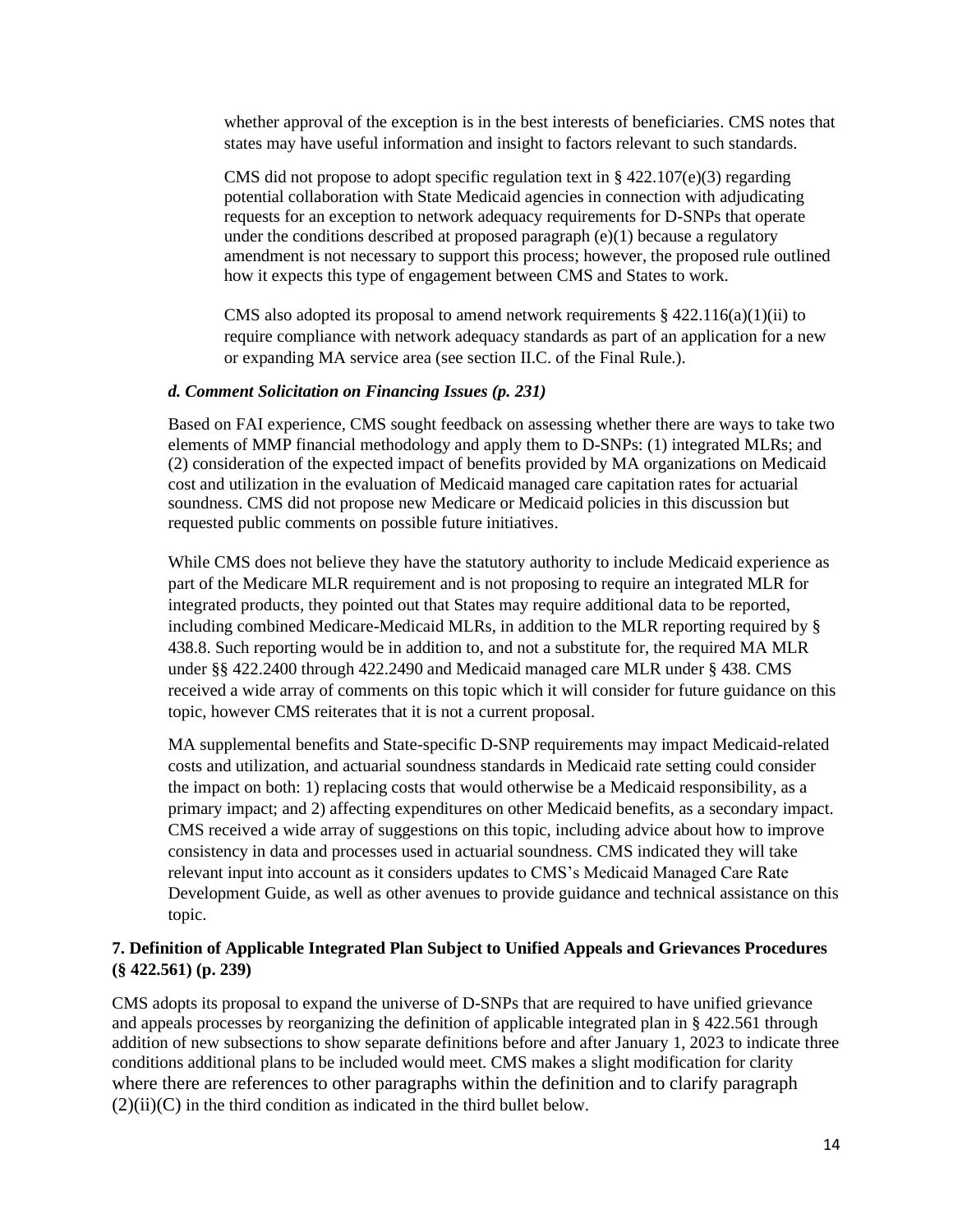After January 1, 2023 the definition of applicable integrated plans would include certain combinations of Medicaid managed care plans and D-SNPs that are not FIDE SNPs or HIDE SNPs but meet three other conditions where enrollees receive all of their Medicare and Medicaid benefits that are available through managed care in the State through a D-SNP and affiliated Medicaid managed care plan.

- State policy must limit the D-SNP's enrollment to beneficiaries enrolled in an affiliated Medicaid managed care plan that provides the beneficiary's Medicaid managed care benefits.
- The definition of "applicable integrated plan" will include 1) a D-SNP that has, by State policy, fully aligned enrollment with an affiliated Medicaid plan owned by the same parent organization, where the affiliated Medicaid plan has a capitated contract with a Medicaid MCO to provide all of the beneficiary's Medicaid managed care benefits 2) and its affiliated Medicaid plan.
- Medicaid coverage under the capitated contract must include primary care and acute care, including Medicare cost-sharing as defined in section 1905(p)(3)(B), (C) and (D) of the Act, without regard to the limitation of that definition to qualified Medicare beneficiaries, and must include at least one of the following categories of Medicaid benefits: home health services as defined in § 440.70 of the chapter, medical supplies, equipment, and appliances as described in §440.70(b)(3) of the chapter, or nursing facility services as defined in § 440.155 of the chapter. (Adopted as modified for clarity.)

CMS indicates that 95 applicable integrated plans in eleven states are currently operating with very few questions or concerns. Because the landscape of integrated plans has evolved in the past several years, CMS believes there are integrated D-SNPs other than FIDE SNPs and HIDE SNPs for which a unified grievance and appeals process is feasible. Expanding the process to these plans would simplify the grievance and appeals steps for beneficiaries enrolled in those plans. While plans newly covered by the definition of applicable integrated plan will have less than a year to ensure that they have appropriate processes in place, most of the plans anticipated to be covered by the revised definition in 2023 currently operate as MMPs in California, and thus have several years' experience operating very similar unified appeals and grievance processes so CMS declines to extend the timeline for implementation.

CMS clarifies that this rule includes in the definition of applicable integrated plans, a subset of D-SNPs that are not HIDE SNPs or FIDE SNPs but still share membership with the Medicaid MCO. Plans covered under the existing definition of applicable integrated plans at § 422.561, meaning FIDE and HIDE SNPs that have exclusively aligned enrollment, will continue to be applicable integrated plans.

CMS also clarifies that the Medicaid benefits covered by the applicable integrated plan will be delineated as covered benefits in the Medicaid managed care contract that the D-SNP has with the State Medicaid agency or other Medicaid MCO and will be the only Medicaid benefits subject to the unified appeals and grievance process. Grievance and appeals policies for non-capitated benefits remain unchanged. To the extent Medicaid and D-SNP plans are under different legal entities, the two entities must communicate and coordinate under current requirements at §§ 422.629 through 422.634.

## **8. Permitting MA Organizations with Section 1876 Cost Contract Plans to offer Dual Eligible Special Needs Plans (D-SNPs) in the Same Service Area (§ 422.503(b)(5)) (p. 245)**

CMS adopted its proposal without modification to revise paragraph  $\S$  422.503(b)(5)(i) and (ii) to allow an MA organization to offer a D-SNP and also--

- Offer an 1876 reasonable cost plan that accepts new enrollees;
- Share a parent organization with a cost contract plan that accepts new enrollees;
- Be a subsidiary of a parent organization offering a cost contract plan that accepts new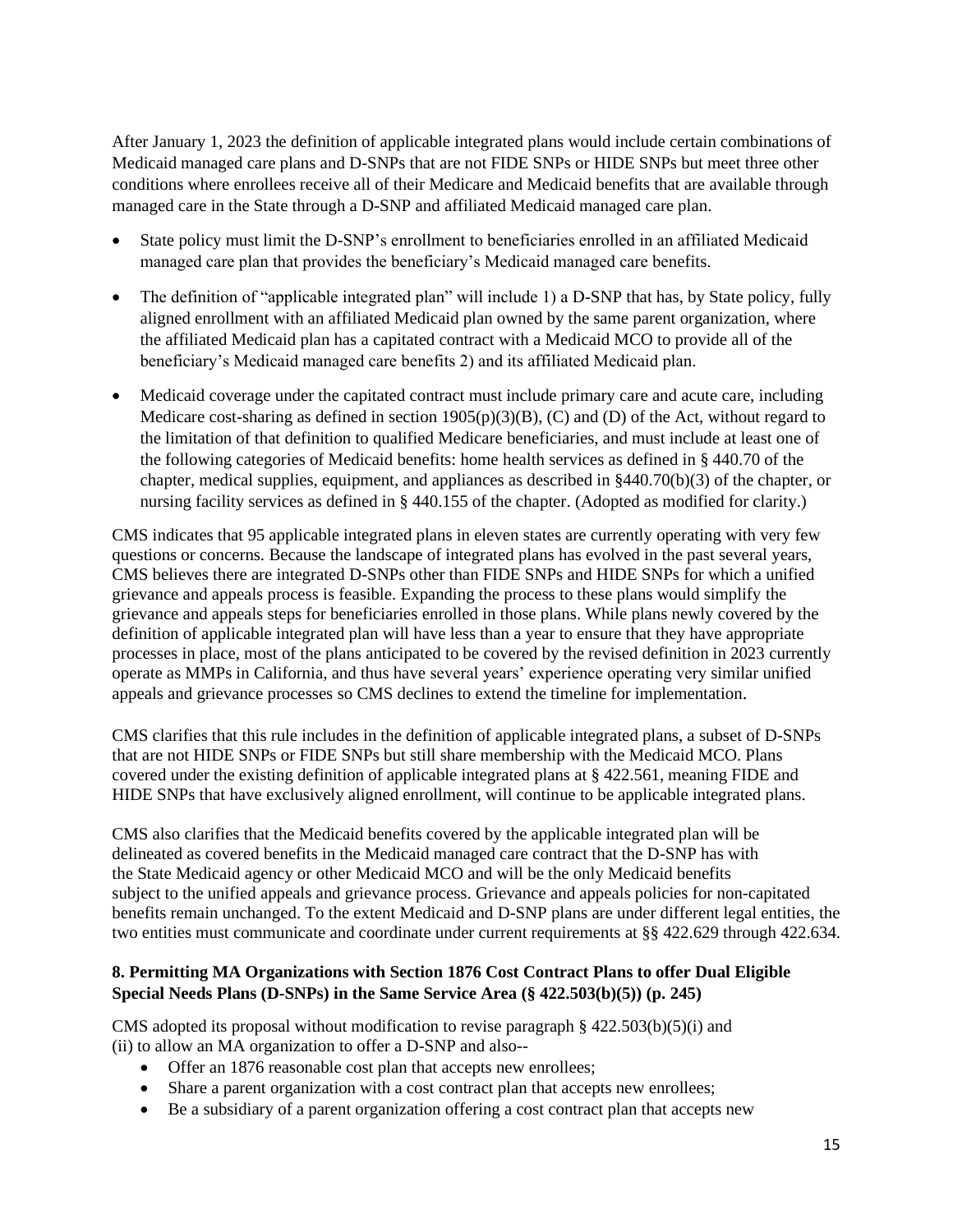enrollees; or

• Be a parent organization of a cost contract plan that accepts new enrollees.

This change allows an exception to the prohibition at  $\S 422.503(b)(5)$  on an entity accepting new enrollees in a cost contract plan while offering an MA plan in the same service area applicable to: (1) a parent organization owning a controlling interest in a separate legal entity accepting new enrollees under a cost contract plan, and (2) another separate legal entity owned by the same parent organization as the legal entity accepting new enrollees under a cost contract plan.

A waiver of § 422.503(b)(5) in Minnesota's administrative alignment demonstration in order to allow long standing FIDE SNPs whose parent companies had cost contracts to participate, provided an opportunity to test whether creating an exception for D-SNPs would result in substantial shifts of D-SNP enrollees to cost contract plans offered under the same parent organization. Data collected under the demonstration indicated that it did not result in a substantial number of enrollees moving from the D-SNP to the cost contract plan.

Creating this exception to  $\S$  422.503(b)(5) for D-SNPs allows the entities in Minnesota that currently offer both D-SNPs (through the demonstration) and cost contract plans in the same market to continue enrollment in both plans after the end of the demonstration, thus avoiding potentially significant disruption to Medicare beneficiaries that would result from each MA organization's non-renewal of one of the two types of products, as well as making it available more broadly to other plans.

CMS will monitor patterns of dually eligible enrollment and disenrollment in applicable cost contract plans and D-SNPs. To the extent there is any pattern that suggests that plan sponsors are persuading D-SNP enrollees to move into cost contract plans, CMS would investigate and pursue corrective actions or additional rulemaking, potentially removing or restricting the exemption finalized in this rule.

## **9. Requirements to Unify Appeals and Grievances for Applicable Integrated Plans (§§ 422.629, 422.631, 422.633, and 422.634) (p.250)**

Based on initial implementation experience and feedback from stakeholders, CMS adopted as proposed several adjustments, clarifications, and corrections to the regulations governing unified appeal and grievance procedures at §§ 422.629 through 422.634.

## **a. Providing Enrollees Information on Presenting Evidence and Testimony (§ 422.629(d))**

CMS adopted as proposed its revisions to  $\S$  422.629(d) to require that, as part of its responsibilities pertaining to an enrollee's presenting evidence for an integrated grievance or appeal, an applicable plan provide an enrollee with information on how evidence and testimony should be presented to the plan and to reorganize § 422.629(d) to improve the readability of the provision.

#### **b. Technical Correction (§ 422.629(k)**

CMS adopted as proposed a technical correction to replace the word "organization" with "reconsideration" and remove the word "decision" from the end of the sentence in  $§$  422.629(k)(4)(ii) for clarity and consistency in the text.

#### **c. Accommodate State Medicaid Representation Rules (§ 422.629(l))**

CMS adopted as proposed its addition of language to clarify that an enrollee's representative includes any person authorized under State law to accommodate State Medicaid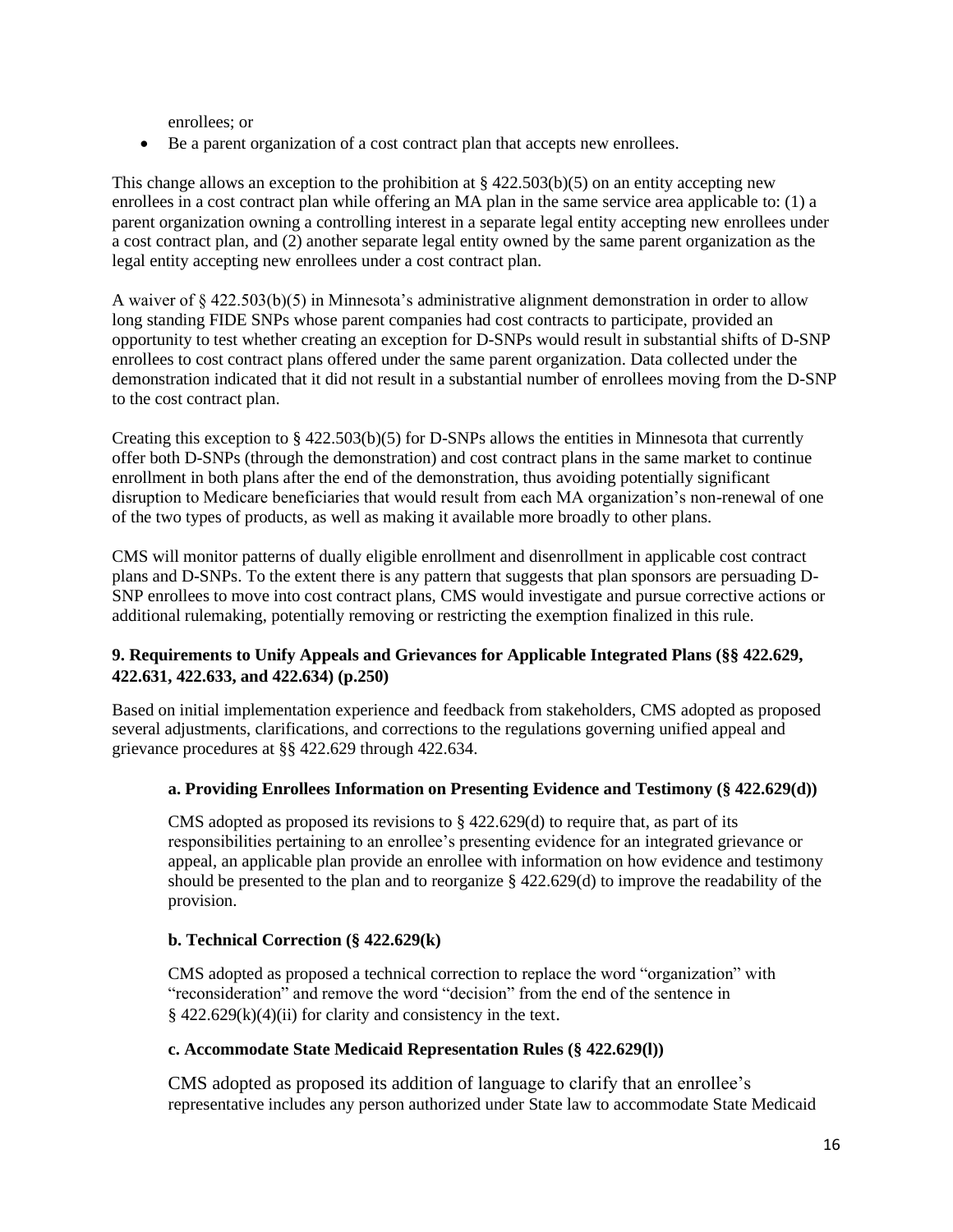program appointments including the reorganization of paragraph  $(l)(1)$ . Specifically, CMS revised paragraph  $(1)(1)(i)$  to list the enrollee and to revise paragraph  $(1)(1)(ii)$  to list the enrollee's representative, including any person authorized under State law. CMS also moved the content of current paragraph  $(l)(1)(ii)$  that deals with rights of assignees to a new § 422.629(1)(4) as discussed in section II.A.9.d. of this final rule.

## **d. Clarifying the Role of Assignees and Other Parties (§ 422.629(l))**

CMS adopted as proposed a number of proposed changes including:

- Moving the content of  $\S 422.629(l)(1)(ii)$  to new paragraph (1)(4).
- Adding new language at  $\S 422.629(1)(1)(ii)$  in its place addressing who can be an enrollee's representative.
- Adding a new paragraph  $(1)(4)$  to clarify which individuals or entities can request an integrated reconsideration and are considered parties to the case but who do not have the right to request an integrated grievance or integrated organization determination.
	- $\circ$  In paragraph (1)(4)(i), permitting an assignee of the enrollee (that is, a physician or other provider who has furnished or intends to furnish a service to the enrollee and formally agrees to waive any right to payment from the enrollee for that service) to request an integrated reconsideration.
	- $\circ$  In paragraph (1)(4)(ii) permitting any other provider or entity (other than the applicable integrated plan) who has an appealable interest in the proceeding to request an integrated reconsideration.

## **e. Timelines for Processing Payment Requests (§ 422.631)**

In order to specify how the MA "prompt payment" rules at § 422.520 governing payment of claims apply to applicable integrated plans, CMS adopted its proposed to add a new paragraph (d)(3) to require applicable integrated plans to process payment requests according to the prompt payment provisions set forth in § 422.520, which would mirror the current provision at § 422.568(c).

## **f. Clarifying Integrated Reconsideration Request (§ 422.633(e) and (f))**

CMS adopted as proposed, changes to  $\S$  422.633(e)(1), to clarify who may file a request for an expedited post-service integrated reconsideration (that is, one that is related to payment). This change would clarify that an enrollee may request an expedited integrated reconsideration related to payment that can qualify as expedited, but a provider's right to request an expedited integrated reconsideration on behalf of an enrollee is limited to pre-service integrated reconsideration requests. CMS proposed to specify in  $§422.633(e)(1)(i)$  that expedited post service integrated reconsideration requests are limited to those requested by an enrollee, and in  $\S$  422.633(e)(1)(ii) that providers acting on behalf of an enrollee may only request pre-service expedited integrated reconsiderations.

CMS adopted as proposed adding language at  $\S$  422.633(f)(3 to clarify that extensions of up to 14 days are available for any integrated reconsiderations (either standard and expedited) other than those regarding Part B drugs. CMS excludes integrated reconsiderations about Part B drugs from the authority for extensions in order to be consistent with current  $\S$  422.633(f), which provides that integrated reconsidered determinations regarding Part B drugs must comply with the timelines governing Part B drugs established in  $\S$ § 422.584(d)(1) and 422.590(c) and (e)(2).

## **g. Timeframes for Service Authorization After a Favorable Decision (§ 422.634(d))**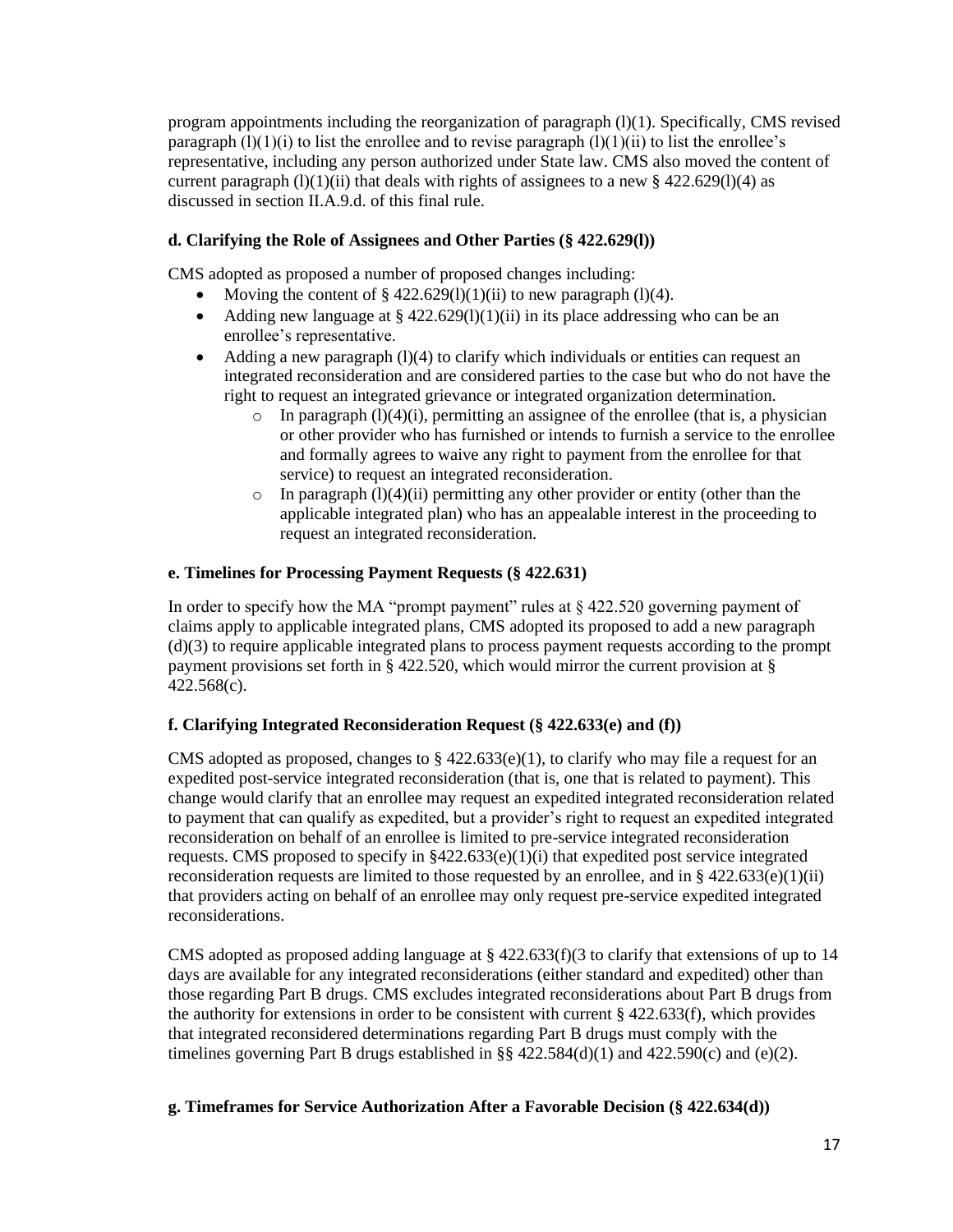CMS adopted as proposed a number of changes in § 422.634(d) and provides a list of the timeframes for effectuation after the amendments made by this final rule. CMS changes adopted are listed below.

- Clarifications of descriptions of timeframes for authorizing services in all situations where an applicable integrated plan's decision is reversed.
- Reorganization of § 422.634(d) to more explicitly address each scenario that an applicable integrated plan would face when effectuating a reversal.
- In proposed paragraph  $(d)(1)$ , to address cases where the applicable integrated plan reverses its own decision in an appeal for services that were not furnished while the appeal was pending.
- To require that an applicable integrated plan must authorize or provide the service as expeditiously as the enrollee's condition requires and within the sooner of: (1) 72 hours from the date of the reversed decision; or (2) 30 calendar days (7 calendar days for a Part B drug) after the date that the applicable integrated plan received the integrated reconsideration request.
- Timeframes for applicable integrated plans to effectuate all decisions are covered in § 422.634; this includes effectuation after reversal by the applicable integrated plan, the IRE, a State fair hearing, or at the Office of Medicare Hearings and Appeals, or the Medicare Appeals Council.

## **10. Technical Update to State Medicaid Agency Contract Requirements (§ 422.107) (p. 263)**

CMS adopted its proposal to strike the reference to Medicare in section  $\S$  422.107(c)(6) that lists minimum requirements for State Medicaid agency contracts. Paragraph (c)(6) required that the contract document the verification of an enrollee's eligibility for "both Medicare and Medicaid." However CMS indicates it is not essential for the contract between the State Medicaid agency and the D-SNP to document how the D-SNP verifies Medicare eligibility because all MA plans, including D-SNPs, already verify Medicare eligibility as part of accepting beneficiary coverage elections under § 422.60.

CMS notes that it did not propose a change to the contract requirement that the D-SNP validate the enrollee's Medicaid eligibility. CMS also noted that this did not affect the requirement that the state contract must document the categories and criteria for eligibility for dually eligible individuals to be enrolled under the SNP, including as described in sections 1902(a), 1902(f), 1902(p), and 1905 of the Act. Therefore, the D-SNP contracts with States should describe how States provide D-SNPs with information needed to enroll dually eligible individuals including how to determine the status for each dual eligibility categories to be included.

## **11. Compliance with Notification Requirements for D-SNPs that Exclusively Serve Partial Benefit Dually Eligible Beneficiaries (§ 422.107(d)) (p.265)**

CMS finalized its proposed amendments to § 422.107(d) to provide that partial-benefit-only D-SNPs are not required to meet the notification requirement in new  $\S 422.107(d)(1)$  when the MA organization also offers a D-SNP with enrollment limited to full-benefit dually eligible individuals that meets the integration criteria at § 422.2 and is in the same State and service area and under the same parent organization. However, CMS confirmed that States remain able to use their contracts with D-SNPs to require MA organizations to notify the State Medicaid agency of admissions for partial-benefit dually eligible enrollees. CMS is still gathering information on the initial implementation of the data notification requirement at § 422.107(d) and will use feedback from this rule and its work with plans and states to update guidance and regulation if needed.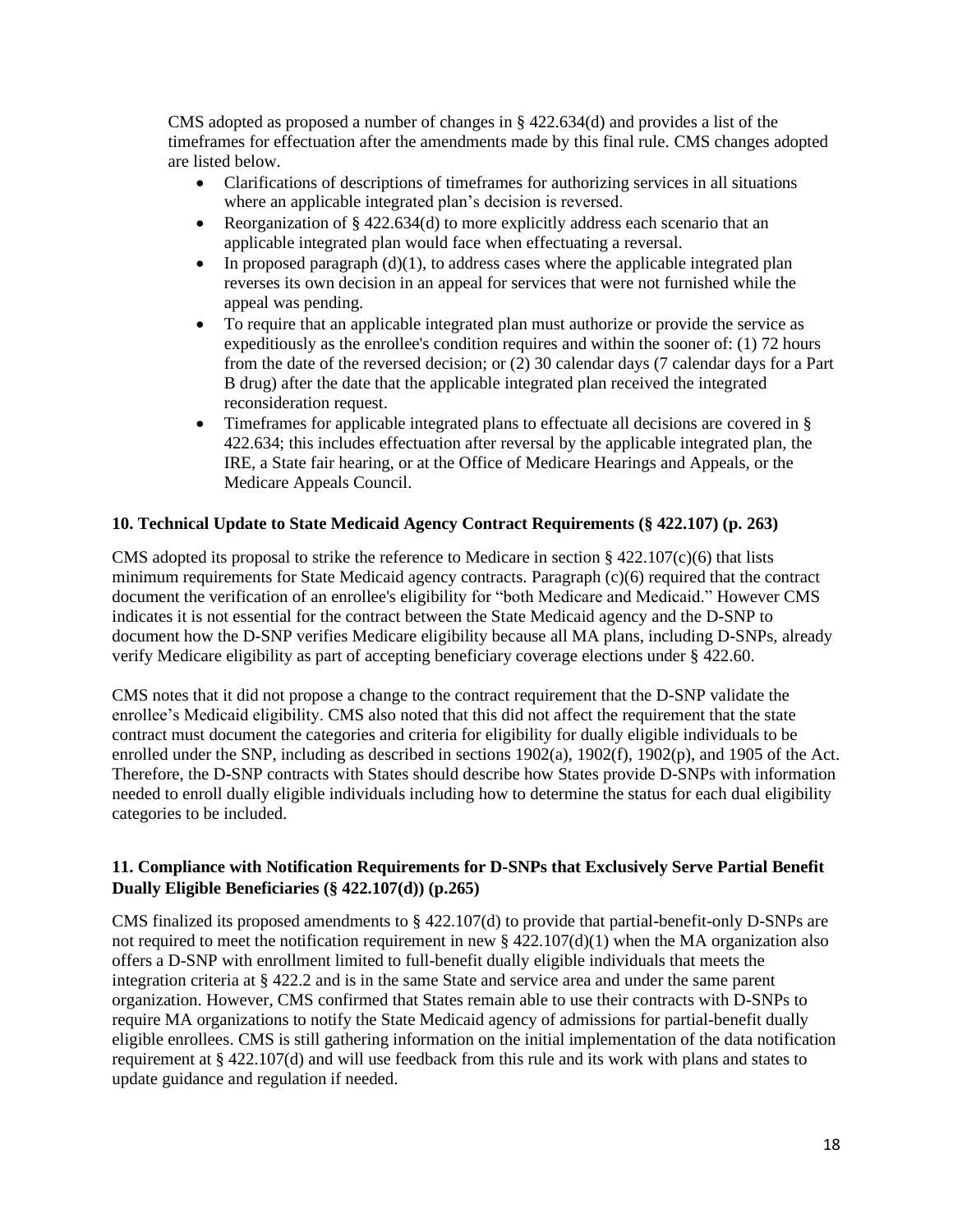CMS also confirmed that a D-SNP that serves partial-benefit dually eligible individuals without a corresponding full-benefit-only D-SNP in the same service area would be able to continue operating as long as the contract with the State Medicaid agency includes the notification requirement at  $§$  422.107(d)(1).

In response to comments, CMS emphasized that States must implement the notification requirement at § 422.107(d) in a way that complies with all applicable State and Federal laws and acknowledges there are limitations to D-SNPs' ability to notify States of certain inpatient admissions for high-risk enrollees with substance use disorder, as well as to their ability to coordinate these individuals' care, absent enrollee consent for the disclosure of such information. CMS encourages D-SNPs to collaborate with their States to identify and address concerns regarding compliance with other statutes and regulations, including the Health Insurance Portability and Accountability Act HIPAA of 1996 and 42 CFR part 2.

CMS also indicated it would consider an analysis on the relevance of supplemental benefits to partialdually eligible individuals enrolled in D-SNPs to determine if establishing minimum criteria through rulemaking is warranted.

## **12. Attainment of the Maximum Out-of-Pocket (MOOP) Limit (§§ 422.100 and 422.101) (p.269)**

CMS adopted its proposed change (with a small technical modification) to regulations governing the MOOP limits for MA plans to require that all costs for Medicare Parts A and B services accrued under the plan benefit package, including cost-sharing paid by any applicable secondary or supplemental insurance (such as through Medicaid, employer(s), and commercial insurance) and any cost-sharing that remains unpaid because of limits on Medicaid liability for Medicare cost-sharing under lesser-of policy and the cost-sharing protections afforded certain dually eligible individuals, is counted towards the MOOP limit. CMS declined to change the effective date of CY 2023.

CMS amended  $$422.100(f)(4)$  and  $$422.101(d)(4)$  to provide that MA organizations are responsible for tracking out-of-pocket spending accrued by enrollees and must alert both the enrollee and the contracted provider(s) if an enrollee has reached the MOOP limit. In addition for consistency with the April 2022 Final rule changes in MOOP, CMS makes a technical change at §422.101(d)(4) to substitute "accrued" for "incurred" in the description of how regional plans must track beneficiary out-of-pocket spending towards the MOOP limit.

Once an enrollee, including a dually eligible individual with cost-sharing protections, has accrued costsharing (deductibles, coinsurance, or copays) that reaches the MOOP limit established by the plan (whether at the annual limit set by CMS under § 422.100(f) or some lesser amount), the MA plan must pay 100 percent of the cost of covered Medicare Part A and Part B services.

CMS received broad support from beneficiary advocates and providers, MedPAC and MACPAC for this proposal as well as opposition from plans. CMS acknowledged that this change "will raise MA bids for basic benefits, especially for D-SNPs and other MA plans with a high percentage of dually eligible enrollees, and thereby potentially reduce rebates available for a range of supplemental benefits to the extent MA organizations are unable or unwilling to reduce profit margins or other costs to account for the added MA plan costs for services provided after an enrollee meets the MOOP limit."

CMS cited its belief that for most MA organizations, most (if not all) of the added costs for implementation of the MOOP proposal could be absorbed by reductions in plan profit margins and still allow MA organizations to achieve D-SNP profit margins that are comparable to the overall MA profit margins. CMS also said they recognize that MA organizations with smaller D-SNP margins, including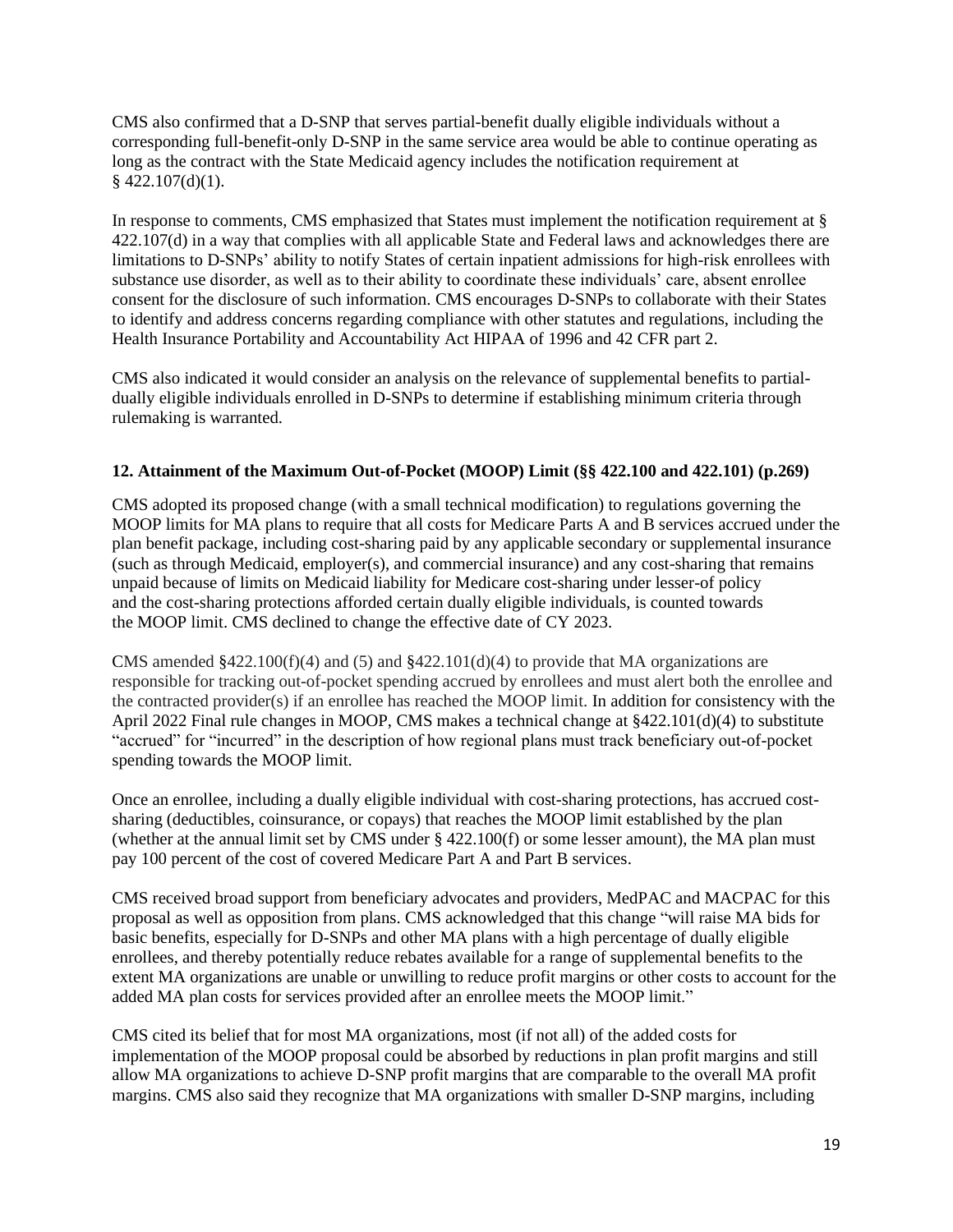some regional and nonprofit organizations, may have more difficulty absorbing the full costs of the proposal by reducing margins but that the advantages of this proposal outweigh the disadvantages. CMS cited MedPAC data that nonprofit D-SNPs had lower average 2019 gain/loss (profit) margins of 2.5 percent which are still higher than the overall nonprofit MA margin of .09 percent. CMS also was not convinced that the added bid costs attributable to the proposal would necessarily translate into reductions in valuable supplemental benefits for dually eligible enrollees or to jeopardize the ability to pay down Part D premiums and offer zero-premium plans. CMS noted a 2022 regulatory change which will raise the innetwork mandatory MOOP limit to \$8,300 starting in 2023, reducing the costs of this proposal to D-SNPs and other MA plans that adopt the mandatory MOOP limit.

CMS also refutes data indicating that D-SNP enrollees already have higher access to primary care providers and cites certain Stars measures to substantiates concerns that access to and availability of healthcare for dually eligible individuals in D-SNPs is less than that for MA enrollees who are not dually eligible.

CMS also rejected commenter concerns that this proposal could impact value-based payments to providers, saying this policy would in no way restrict the ability of MA organizations to negotiate payment rates with their providers, including the ability to negotiate capitated or semi-capitated payment arrangements and that where full cost sharing is included in a negotiated single fee schedule there should be no increase in the bids unless the state reduces its Medicaid payments. CMS also rebuffs arguments they are superseding State authority to establish the methods a State requires D-SNPs that operate in the State to employ in determining administration of Medicaid's responsibility for cost sharing, because Medicare is primary to Medicaid and the policy necessarily impacts Medicaid as a secondary payer.

CMS indicates that some MA organizations have established D-SNPs with a lower, voluntary MOOP and subsequently raised cost-sharing for other Part A and B services above levels that are actuarially equivalent to the Original Medicare benefit for those services . CMS believes this practice to be manipulative of the benefit review process with the potential to violate the requirement at §422.254(b)(4) that MA plans provide a benefit that is at least actuarially equivalent to Original Medicare. Implementation of the MOOP proposal would provide that the flexibility allowed to raise service-specific cost-sharing to encourage use of the lower, voluntary MOOP, would ensure that use of the MOOP limit actually limited cost-sharing under the plan benefit.

#### **13. Comment Solicitation on Coordination of Medicaid and MA Supplemental Benefits (p.292)**

In the proposed rule, CMS described a number of ways that State Medicaid agencies can use their D-SNP contracts under § 422.107 to coordinate D-SNP supplemental benefits with Medicaid benefits and sought comment on how CMS considers a FIDE SNP's supplemental benefits as meeting the uniformity requirements in cases where some dually eligible individuals receive the benefit under the FIDE SNP's Medicaid managed care contract while other enrollees receive the benefit as an MA supplemental benefit because they are not eligible for Medicaid benefits under State Medicaid eligibility criteria. CMS noted that it was considering whether an amendment to  $\S 422.100(d)(2)$  would be appropriate regarding this approach to uniformity for supplemental benefits when a FIDE SNP arranges supplemental benefits this way and sought comments on that issue as well as other ways D-SNPs and States can work together to coordinate Medicare and Medicaid benefits in order to improve D-SNP enrollee experiences and outcomes. CMS will use comments received to inform their collaboration with states and D-SNPs.

## **(a) Using the D-SNP MOC to Coordinate Medicaid Services (p.294)**

CMS sought comments on CMS guidance or regulations that may warrant clarification, and whether using D-SNP MOC to coordinate Medicaid services create any unintended obstacles to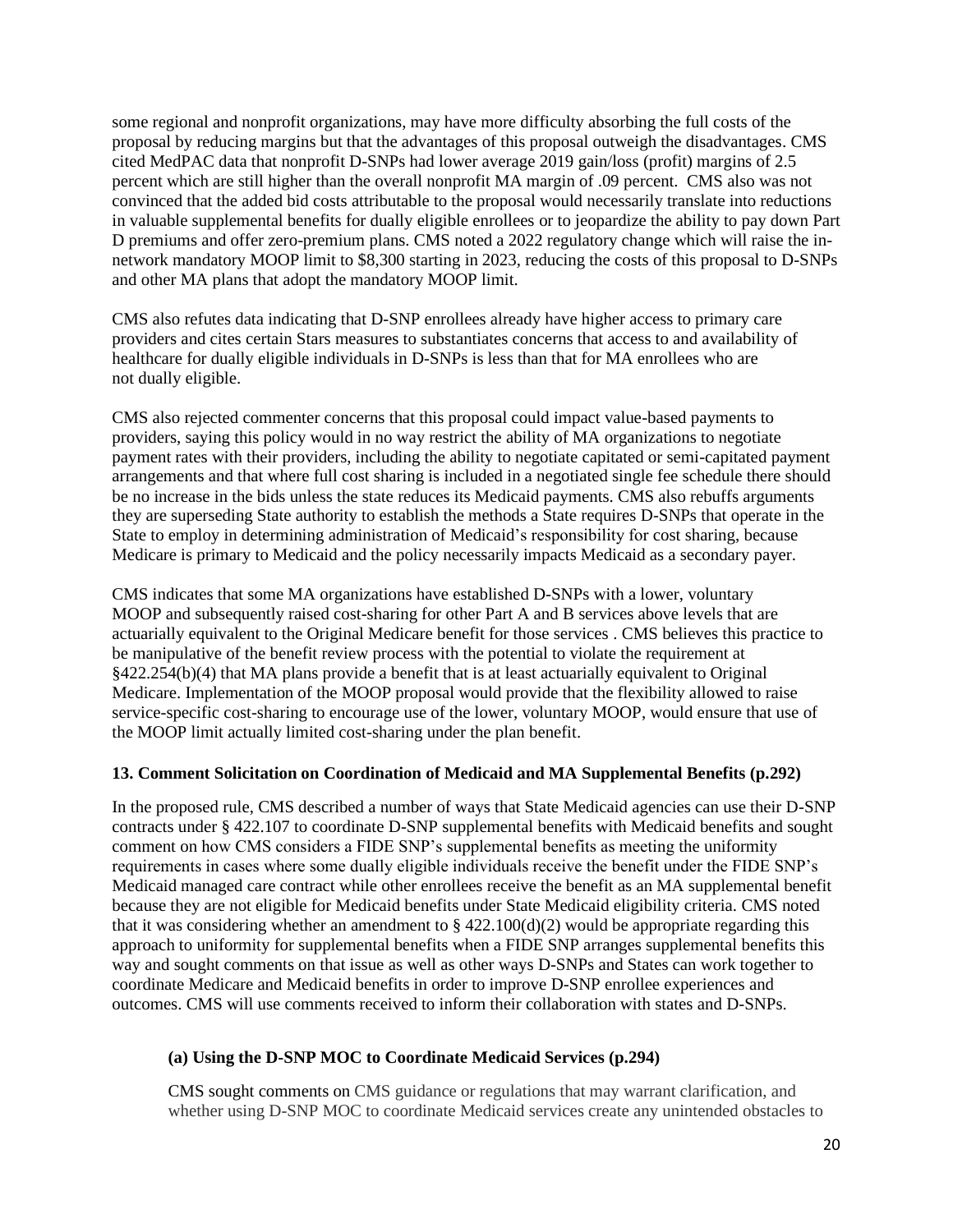accessing services among dually eligible beneficiaries. The D-SNP MOC, required by § 422.101(f), also provides a vehicle for State Medicaid agencies to work with D-SNPs to meet State goals to improve quality of care and address social determinants of health. State Medicaid agencies may work with D-SNPs with service areas in the State to include (and, through the State Medicaid agency contract at § 422.107, require inclusion of) specific elements in the MOC and how the D-SNP delivers covered items and services consistent with the MOC.

Some commenters expressed concern with the State's ability to leverage the MOC with Medicaid requirements and the possible addition of any State requirements that may be duplicative or in conflict with the MOC-specific requirements. A few commenters suggested potential ways to improve coordination such as training for States on Federal requirements, a national State specific requirements repository, and better alignment of MOC reviews. CMS appreciated suggestions for improving coordination and indicated they will consider these comments in future rule making and guidance.

#### **(b) Coordinating Coverage of Medicare Cost-Sharing (p.295)**

CMS solicited comments on State and MA organization experiences and challenges in coordinating benefits, CMS guidance or regulations that may warrant clarification, and whether current policies create any unintended obstacles to accessing services among dually eligible beneficiaries. In particular CMS sought comments around the prohibition on duplicate Medicare and Medicaid payments for identical benefits applies when a D-SNP covers MA supplemental benefits that reduce Medicare Parts A and B cost-sharing, such as deductibles and coinsurance, as described for overlapping coverage of other Medicaid and MA supplemental benefits, which works differently depending on whether the State Medicaid agency pays for Medicare costsharing through the Medicaid FFS program or pays the D-SNP a capitated amount to cover the State's obligation to pay MA cost-sharing. Commenters noted the need for accuracy and actuarial soundness for such rate setting. CMS indicated it will consider opportunities for future Medicaid rate-setting guidance on the issue.

## **14. Converting MMPs to Integrated D-SNPs (p.296)**

CMS is proceeding with its intentions to work with the States participating in the capitated financial alignment model during CY 2022 to develop a plan for converting MMPs to integrated D-SNPs. CMS made one modification in the timeline to extend the FAI demonstration through 2025 for states that submit a transition plan to CMS as described below. In implementing this new direction, CMS cited numerous factors that have changed the integration landscape since the creation of the FAI demonstration including as the growth of D-SNPs and enrollment, experience gained through the FAI, integrated Grievance and Appeals processes and new benefit flexibilities addressing SDOH needs. The CMS process is based on experience with earlier transitions as well as those currently happening in CA, for working with states and plans to make these changes including additional proposed rule provisions and sought comment on its approach.

While CMS received comments supporting this approach, numerous commenters were opposed to this change and instead asked to continue the FAI, expressing concern that certain aspects of integrated coverage in the MMPs may be hard to replicate or are otherwise not currently available in integrated D-SNPs, including integrated enrollment processing in which enrollment and disenrollment functions are conducted through states, passive enrollment, shared state savings, and funding for ombudsman programs. In response, CMS indicated that although outside the scope of this rule, it will consider whether there are additional opportunities to further integrate enrollment and/or financing in the future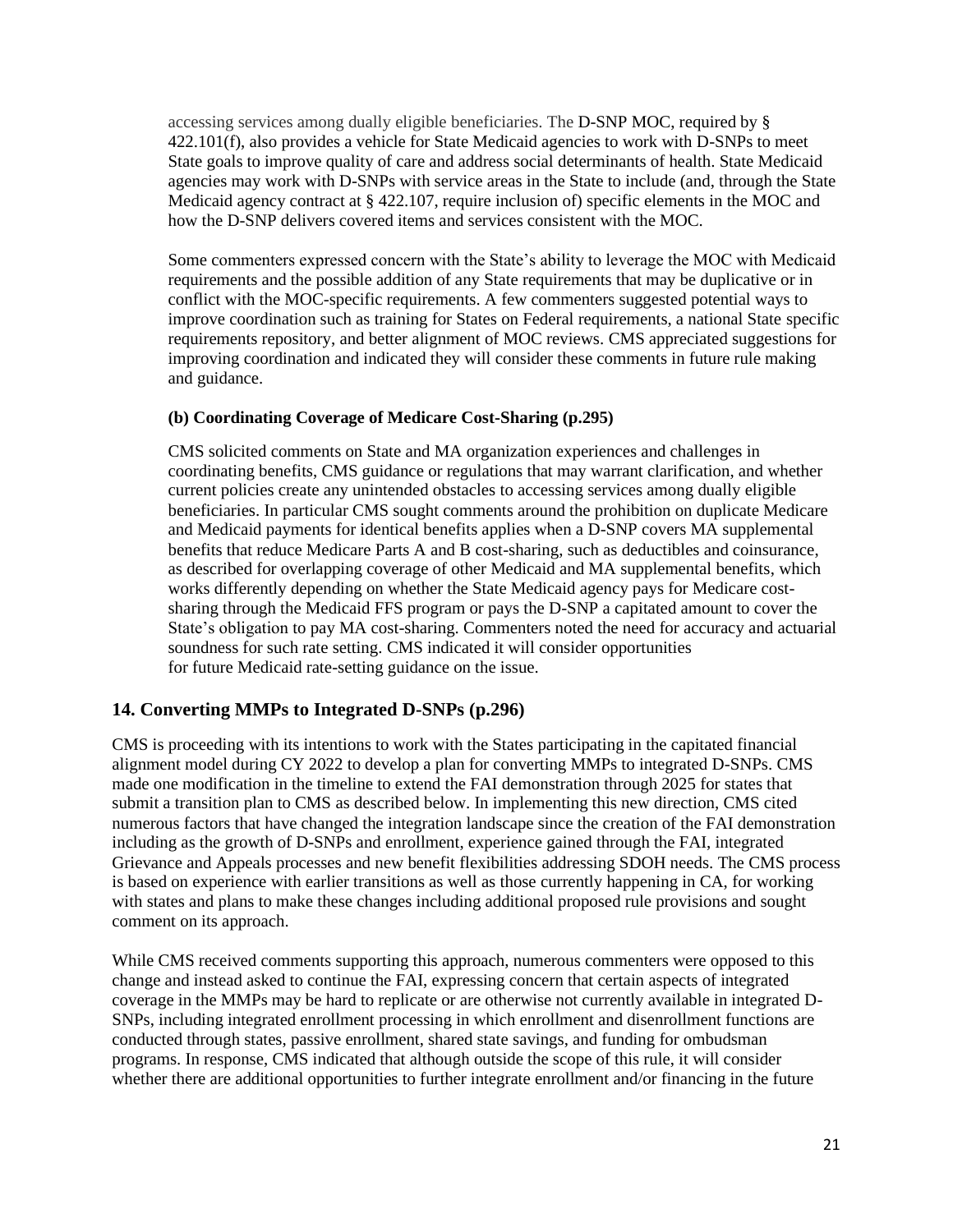and will continue to think through its ability to use waiver authority under section 1115A of the Act as part of any MMP transition.

After receiving numerous comments on the need for more time to implement this approach, CMS is making an adjustment to its original timeline in order to facilitate smooth transitions and will offer States the opportunity to continue demonstrations (temporarily) under the FAI, under "conditions described in this section and where authorized by section 1115A of the Act." However, States interested in this opportunity will still need to convert all MMPs to integrated D-SNPs as early as possible, but no later than December 31, 2025.

"States pursuing converting their MMPs into integrated D-SNPs should submit a transition plan to CMS by October 1, 2022. This transition plan should reflect each State's individual circumstances and outline, for example, the State's commitment to (a) maximize integration attained through the capitated financial alignment demo and a seamless transition to integrated D-SNPs, (b) sustain dedicated ombudsman support without Federal grant funding, and (c) a stakeholder engagement process to promote collaborative discussion on the planning and implementation of the transition to integrated D-SNPs. The transition plan should also identify specific policy and/or operational steps that need to occur to fulfill the commitments. These could include, but are not limited to, executing Medicaid procurement executing Medicaid procurement and/or D-SNP contracting processes; obtaining necessary State legislative or additional Medicaid authorities, if applicable; and/or identifying and executing system changes and processes to implement exclusively aligned enrollment."

If a State chooses not to convert MMPs to integrated D-SNPs, CMS will work with the State on an "appropriate MMP conclusion" by December 31, 2023. (Subsequent Q&A with MMCO indicates that for those states, this means the FAI would end by this date.)

## **B. Special Requirements during a Disaster or Emergency (§ 422.100(m)) (p. 303)**

*Refer to p. 303 of the final rule for discussion and comments by CMS.* 

## **C. Amend MA Network Adequacy Rules by Requiring a Compliant Network at Application (§ 422.116) (p. 327)**

CMS adopts its proposal to revise  $\S 422.116(a)(1)(ii)$  to provide that beginning for contract year 2024, an applicant for a new or expanding service area must demonstrate compliance with this section (network adequacy rules) as part of its application for a new or expanding service area and that CMS may deny an application on the basis of an evaluation of the applicant's network for the new or expanding service area.

CMS also adopts its proposal that such plans receive a 10 percent point credit towards the percentage of beneficiaries residing within published time and distance standards for the contracted network in the pending service area, at the time of application and for the duration of the application review.

However, CMS makes a **significant change** in response to many concerns submitted about the timing issues with this proposal. CMS also adopts the provision that in addition, applicants may use an LOI, signed by both the MA organization and the provider or facility with which the MA organization has started or intends to negotiate, in lieu of a signed contract at the time of application and for the duration of the application review, to meet network standards. As part of the network adequacy review process, applicants must notify CMS of their use of LOIs to meet network standards, in lieu of a signed contract and submit copies upon request and in the form and manner directed by CMS. At the beginning of the applicable contract year, the credit and the use of the LOIs no longer apply, and if the application is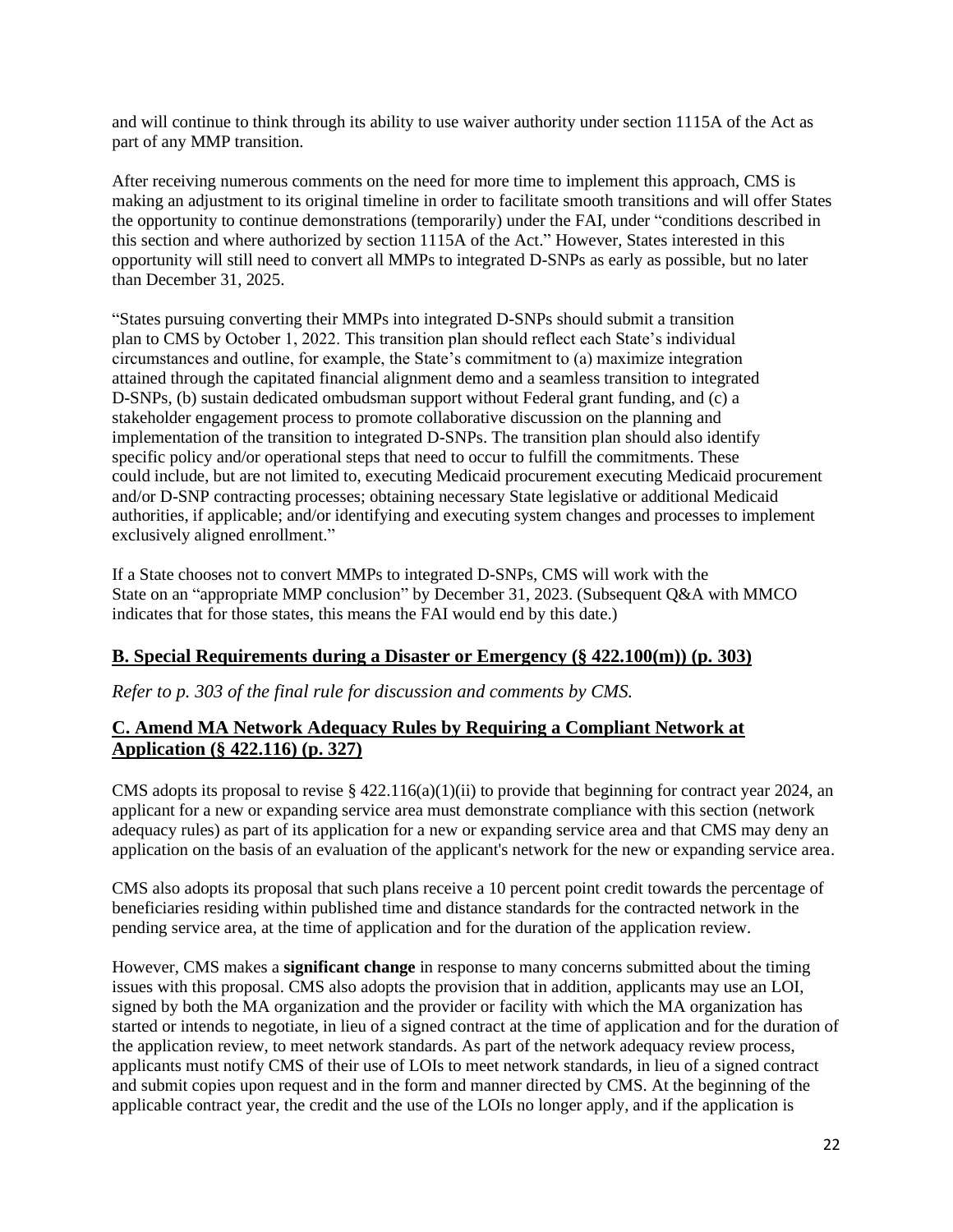approved, the MA organization must be in full compliance with this section, including having signed contracts with the provider or facility.

# **D. Part C and Part D Quality Rating System (p.338 )**

**Summary of this section:** This final rule **finalizes a technical change** at § 422.166(i)(12) proposed in the January 2022 proposed rule to enable CMS to calculate 2023 Star Ratings for **three Healthcare Effectiveness Data and Information Set (HEDIS) measures** that are based on the Health Outcomes Survey (HOS). It also **finalizes provisions adopted in the March 31st COVID-19 IFC and the September 2nd COVID-19 IFC to enable CMS to calculate the 2021 and 2022 Star Ratings** due to the COVID-19 pandemic.

➢ *Provision Related to the HEDIS Measures Calculated from the HOS from the January 2022 Proposed Rule* **(**pp. 343 - 345) - CMS is finalizing, without modification, the provision at § 422.166(i)(12) to codify special rules for the calculation of the 2023 Star Ratings for the three HEDIS measures that are collected through the HOS (Bladder Control, Physical Activity, and Reducing Falls Risk).

CMS Language: "As described in the April 2019 final rule (CMS-4185-F) (84 FR 15772 through 15773), for measures derived from the HOS, the disaster policy adjustment is for 3 years after the extreme and uncontrollable circumstance.

Based on the comments received and the timing of the HOS administration, we proposed to amend § 422.166(i) to specifically address the 2023 Star Ratings, for measures derived from the 2021 HOS only, by adding § 422.166(i)(12) to remove the 60 percent rule for affected contracts. By removing the 60 percent rule, all affected contracts (that is, contracts affected by the 2020 COVID-19 pandemic) with at least 25 percent of their enrollees in FEMA designated Individual Assistance areas at the time of the disaster will receive the higher of the 2022 or 2023 Star Rating (and corresponding measure score) for each of the HEDIS measures collected through the HOS as described at  $\S$  422.166(i)(3)(iv) for the 2023 Star Ratings.

 . . These three areas – bladder control, physical activity, and reducing falls risk – are important for beneficiaries' health and well-being, even during a PHE. It is CMS's view that including these measures in Star Ratings will provide valuable information for people with Medicare on important areas of focus for avoiding serious health problems.

As a reminder, as required at § 422.504(o), MA organizations must develop, maintain, and implement business continuity plans, including policies and procedures for disaster or emergency situations. Therefore, we do not believe it is appropriate to eliminate use of these measures entirely in the Star Ratings."

- ➢ *Provisions in the March 31st COVID-19 IFC* This final rule also responds to comments on and finalizes a series of changes to the 2021 and 2022 Star Ratings to accommodate the disruption to data collection posed by the COVID-19 pandemic (FR 85 19271-19275) that were established in the March 31st COVID-19 IFC.
	- o *HEDIS, CAHPS, and HOS Data Collection and Submission for 2021 Star Ratings and 2022 Star Rating -* CMS is finalizing without modification the provisions eliminating for 2020 the requirement to submit HEDIS and CAHPS data for MA contracts at §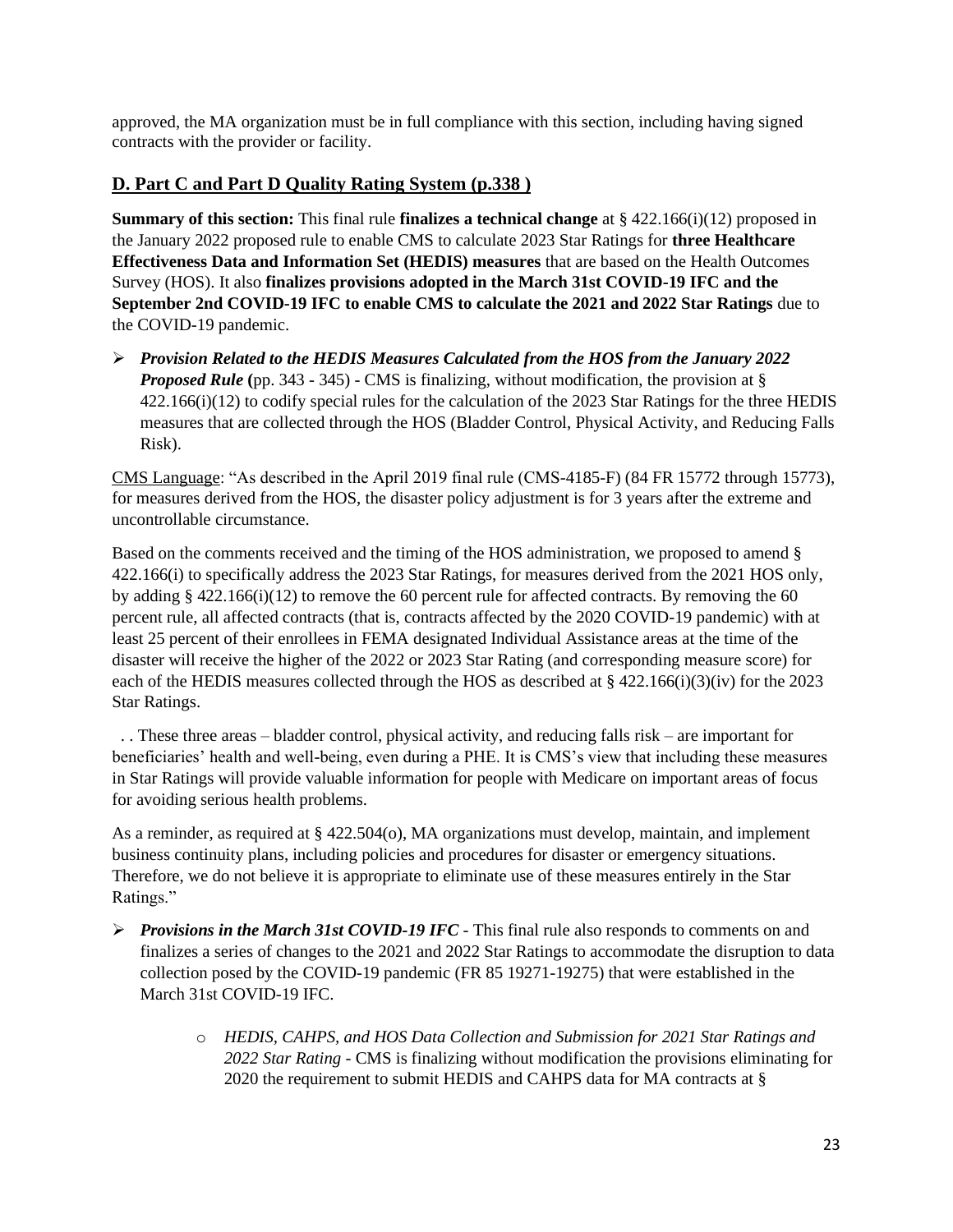$422.152(b)(6)$  and for cost plans at §  $417.472(i)$  and (j), and to submit CAHPS data for Part D contracts at §§ 423.156 and 423.182(c)(3).

Additional note by CMS: "Although the HOS data collection was completed as scheduled in fall 2020, CMS agrees that the COVID-19 PHE significantly impacted the validity of the two HOS outcome measures. CMS issued the HPMS memorandum "Medicare Health Outcomes Survey (HOS) Outcome Measures Moved to Display for 2022 and 2023 Star Ratings," on August 5, 2021 announcing that the Improving or Maintaining Physical Health and Improving or Maintaining Mental Health measures would be moved to the display page on CMS.gov with a note that the comparisons were pre- and post-pandemic and that the measures would not be included in the 2022 and 2023 Star Ratings because of validity concerns related to the COVID19 PHE. These two measures were therefore not included in the 2022 Star Ratings, and they will not be included in the 2023 Star Ratings."

- o *Adjustments to the 2021 Star Ratings Methodology Due to Lack of HEDIS and CAHPS Data -* CMS finalizes without modification the provisions, as codified at §§ 422.166(j)(1) and 423.186(j)(1), to use the 2020 Star Ratings HEDIS and CAHPS data for the 2021 Star Ratings.
- o *Use of 2020 Star Ratings to Substitute for 2021 Star Ratings in the Event of Extraordinarily Compromised CMS Capabilities or Systemic Data Issues* – CMS did not have to substitute for 2021 Star Ratings, so the interim rule was not finalized.
- $\circ$  *Guardrails -* CMS finalized without modification the provisions at §§ 422.166(a)(2)(i) and  $423.186(a)(2)(i)$  to delay the use of guardrails until the 2023 Star Ratings.

CMS Language (page 586) "§ 422.166 Calculation of Star Ratings. (a)  $***$  (2)  $***$  (i) The method maximizes differences across the star categories and minimizes the differences within star categories using mean resampling with the hierarchal clustering of the current year's data. Effective for the Star Ratings issued in October 2022 and subsequent years, CMS will add a guardrail so that the measure-thresholdspecific cut points for non-CAHPS measures do not increase or decrease more than the value of the cap from one year to the next. The cap is equal to 5 percentage points for measures having a 0 to 100 scale (absolute percentage cap) or 5 percent of the restricted range for measures not having a 0 to 100 scale (restricted range cap). New measures that have been in the Part C and Part D Star Rating program for 3 years or less use the hierarchal clustering methodology with mean resampling with no guardrail for the first 3 years in the program."

(12) Special rules for the 2023 Star Ratings only. For the 2023 Star Ratings only, for measures derived from the Health Outcomes Survey only, CMS does not apply the provisions in paragraph (i)(9) or (10) of this section and CMS does not exclude the numeric values for affected contracts with 60 percent or more of their enrollees in the FEMA-designated Individual Assistance area at the time of the extreme and uncontrollable circumstance from the clustering algorithms or from the determination of the performance summary and variance thresholds for the Reward Factor. \*\*\*\*

> o *Improvement Measures -* CMS finalized without modification the provisions at §§ 422.166(g)(3), 423.186(g)(3), 422.166(f)(1)(i), and 423.186(f)(1)(i), to apply the higher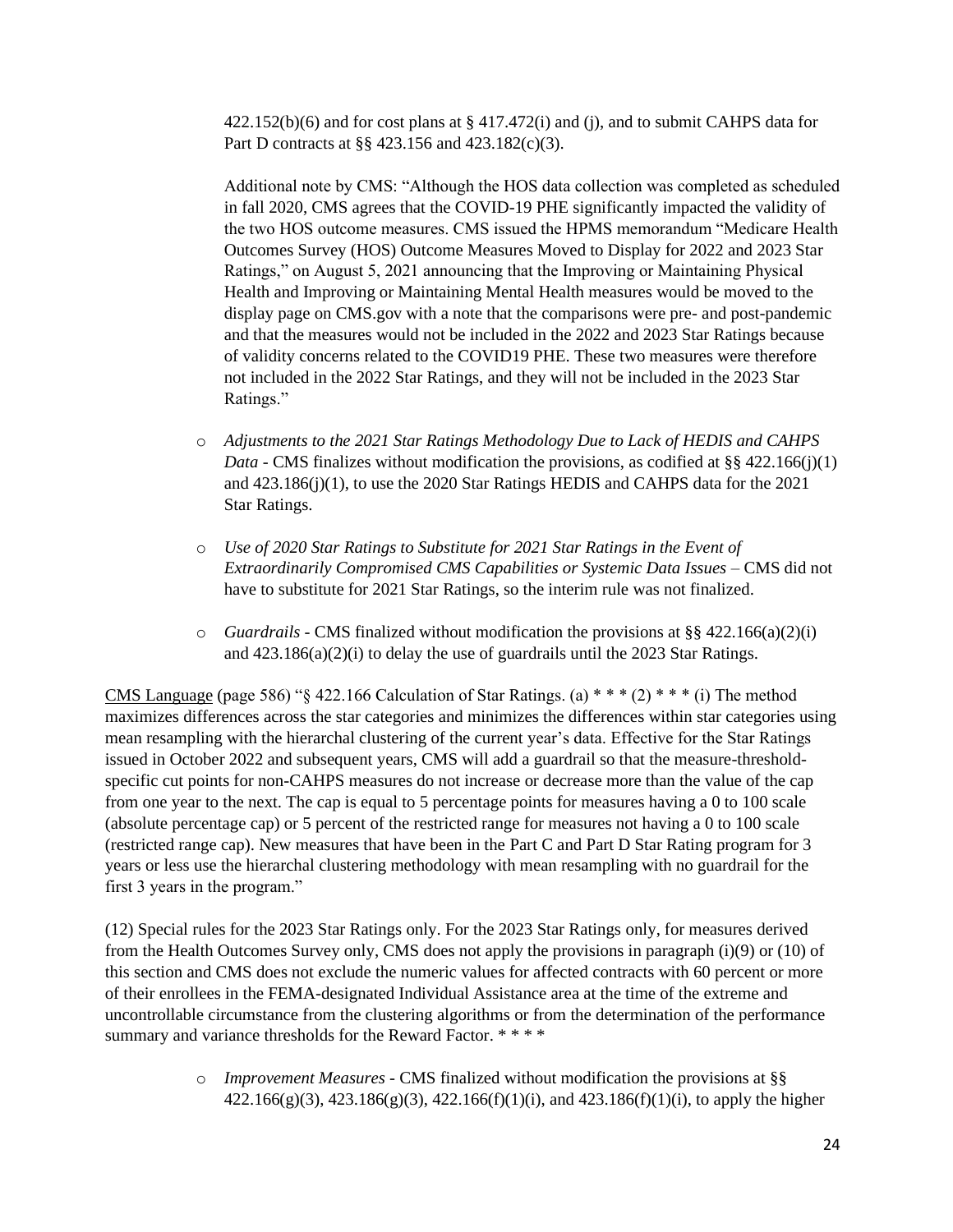ratings after calculating the overall and summary ratings with and without the Part C and/or D improvement measures for all contracts only for the 2022 Star Ratings.

- o *QBP Calculations for New Contracts* CMS finalized the definition at § 422.252 without modification, such that for only the 2022 QBP ratings that are based on 2021 Star Ratings, a new MA plan is defined as one that is offered by a parent organization that has not had another MA contract for the previous 4 years.
- o *Provisions in the September 2nd COVID-19 IFC* CMS finalized without modification the provisions at §§ 422.166(i)(11) and 423.186(i)(9) to codify special rules for the calculation of the 2022 Star Ratings. All Part C and Part D contracts that were operational during 2020 qualified for the relevant disaster adjustments for the 2022 Star Ratings.

# **E. Past Performance (§§ 422.502, 422.504, 423.503, and 423.505) (p. 359 )**

**CMS is codifying the new bases for application denial based on past contract performance** as paragraphs (b)(1)(i)(C) - **Bankruptcy filing or under bankruptcy proceedings, (b)(1)(i)(D) - low Star Ratings, and (b)(1)(i)(E) - Compliance Actions.**

They are also codifying CMS' compliance actions which are NONCs, WLs, and CAPs in §§ 422.504(m) and 423.505(n). They note that the basis for application denial based on past contract performance is not applicable for MA organizations establishing new D-SNP-only contracts under § 422.107(e) as described in section II.A.6.a.

CMS Language: "As for using the overall Star Rating instead of the Part C or Part D Summary rating, CMS notes that existing termination authority at  $\S § 422.504(a)(17)$  and  $423.505(b)(26)$  is based on low ratings for either the Part C or Part D summary rating. Using the overall Star Rating for past performance would be inconsistent with the application of Star Ratings for termination. To ensure clarity, CMS has modified the regulatory text to clarify that CMS will use the Part C or Part D summary Star rating for past performance purposes."

**CMS is finalizing their proposal with a modification to require that a contract have two consecutive years of Part C Summary, Part D Summary, or a combination of Part C and Part D Summary ratings of 2.5 or below to receive a denial of new applications or service area expansions.** CMS will use the two most recent Star Ratings period – that is, those that fall in the 12-month lookback period as specified in 42 CFR 422.502(b)(1) and 423.503(b)(1).

CMS' contract and past performance methodology is calculated at the legal entity level. CMS contracts with a legal entity that covers one or more contracts. If any one of the contracts under the legal entity meets any one of the reasons for denial, **all new applications and service area expansions under that legal entity will be denied.**

CMS Language: *"*We do not feel a formal appeals process is necessary for compliance actions. CMS notes that a formal appeal process is available for applicants whose application has been denied for past performance reasons specified in this rule. . . . We are finalizing as proposed with a few modifications.

The first modification is to use 2 years of Star Ratings for Part C Summary, Part D Summary, or a combination of Part C and Part D Summary ratings.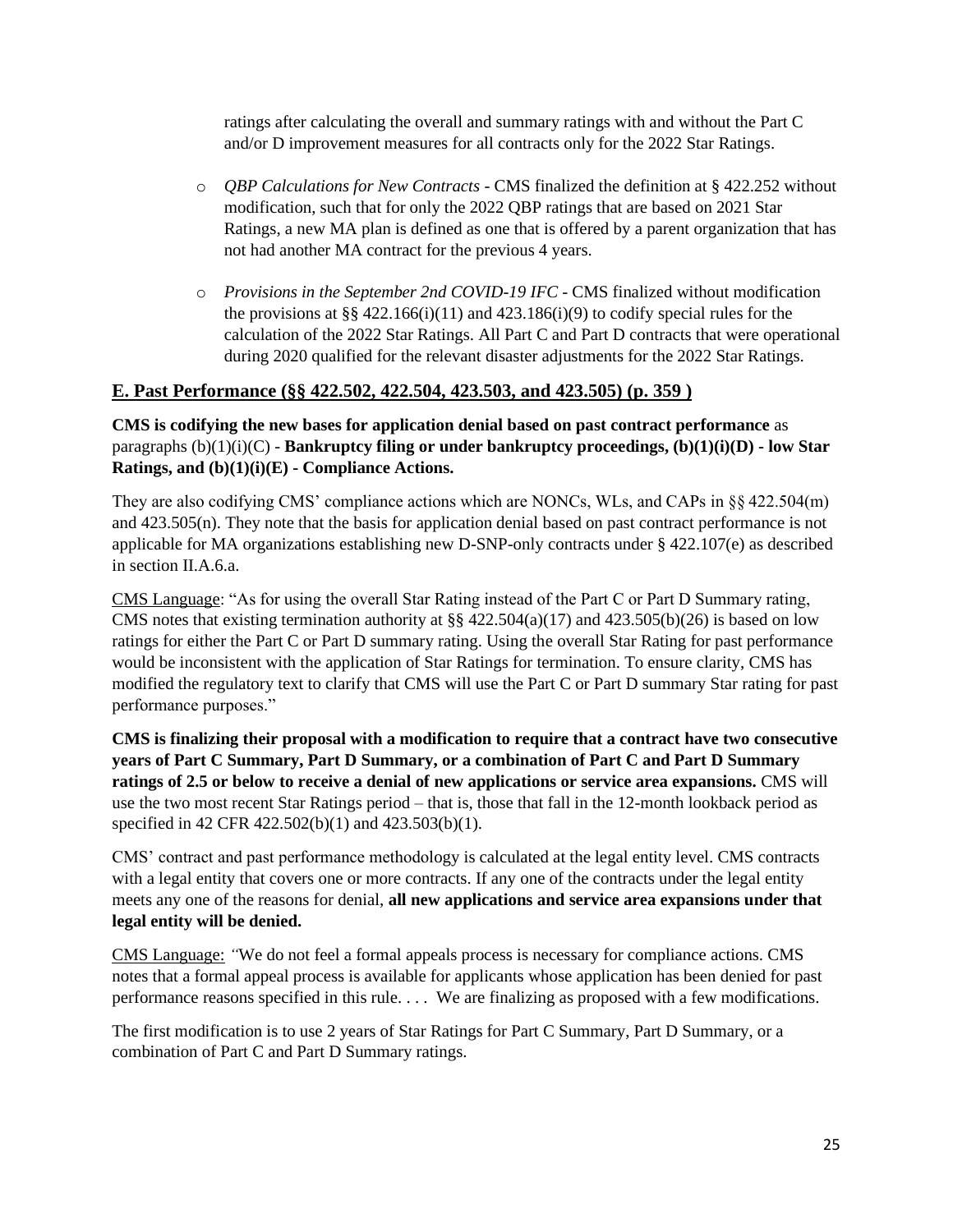The second modification is to clarify that CMS is using the Part C Summary and Part D Summary Star ratings. The final modification is to clarify that the 13 compliance action points are allotted on a per contract basis."

CMS Language: (P. 587) § 422.502 "Evaluation and determination procedures.  $*****(b)$  \* \*  $*(1)$ Except as provided in paragraphs (b)(2) through (4) of this section, if an MA organization fails during the 12 months preceding the deadline established by CMS for the submission of contract qualification applications to comply with the requirements of the Part C program under any current or prior contract with CMS under title XVIII of the Act, CMS may deny an application based on the applicant's failure to comply with the requirements of the Part C program under any current or prior contract with CMS even if the applicant currently meets all of the requirements of this part. (i) An applicant may be considered to have failed to comply with a contract for purposes of an application denial under paragraph (b)(1) of this section if during the applicable review period the applicant does any of the following:

(A) Was subject to the imposition of an intermediate sanction under subpart O of this part or a determination by CMS to prohibit the enrollment of new enrollees in accordance with  $\S$  422.2410(c), with the exception of a sanction imposed under § 422.752(d).

(B) Failed to maintain a fiscally sound operation consistent with the requirements of § 422.504(b)(14).

(C) Filed for or is currently in State bankruptcy proceedings.

(D) Received any combination of Part C or D summary ratings of 2.5 or less in both of the two most recent Star Rating periods, as identified in § 422.166.

(E) Met or exceeded 13 points for compliance actions for any one contract.

(1) CMS determines the number of points each MA organization accumulated during the performance period for compliance actions based on the following point values: (i) Each corrective action plan issued during the performance period under § 422.504(m) counts for 6 points. (ii) Each warning letter issued during the performance period under § 422.504(m) counts for 3 points. (iii) Each notice of noncompliance issued during the performance period under § 422.504(m) counts for 1 point.

(2) CMS adds all the point values for each MA organization to determine if any organization meets CMS' identified threshold \*\*\*\*\*"

## **F. Marketing and Communications Requirements on MA and Part D Plans to Assist Their Enrollees (§§ 422.2260 and 423.2260, 422.2267, and 423.2267) (p. 372)**

CMS codifies additional guidance and standards from the MCMG that were not part of the January 2021 final rule related to member ID card standards, the limited access to preferred cost-sharing pharmacies disclaimer, plan website instructions on how to appoint a representative, and the website posting of enrollment instructions and forms. In addition, CMS codifies several new communications and marketing requirements aimed at further safeguarding Medicare beneficiaries, including reinstating the requirement that plans include a multi-language insert with specified required materials. Finally, CMS codifies requirements to address concerns associated with third-party marketing activities**.**

After a complex history of changing policy around such notices, CMS is adopting as proposed its revised requirements for notification for beneficiaries with limited English proficiency that translator services are available in order to provides a clear path for this portion of the population to properly understand and access their benefits. CMS is requiring a multi-language insert (MLI) to be a separate full-page document that is included or provided with all required documents.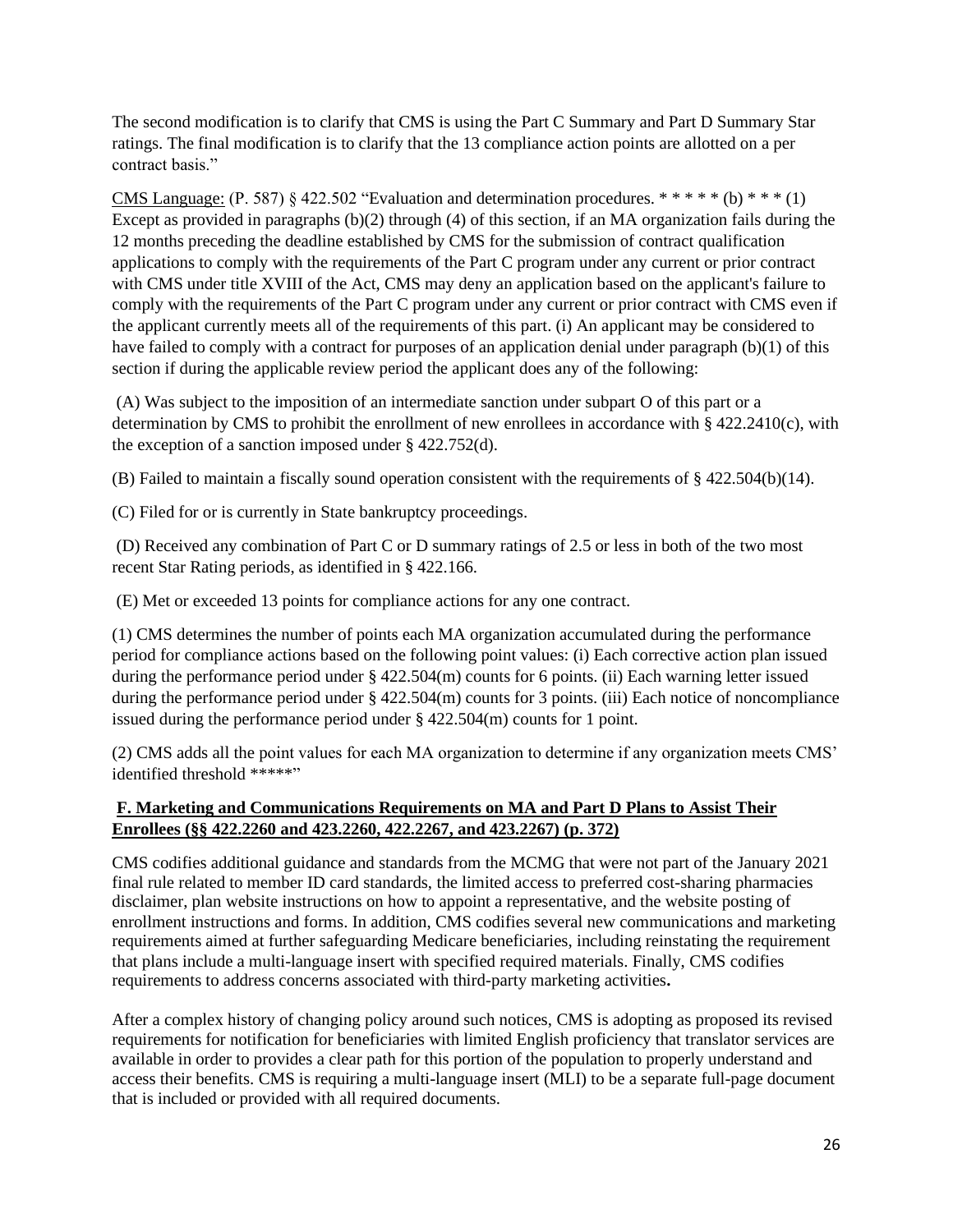CMS also proposed to change the definition of Third-party Marketing Organization (TPMO) and finalized the definition of TPMO at §§ 422.2260 and 423.2260 with an update to clarify that the definition includes individual agents and brokers as well as organizations.

Finalized changes to the marketing requirements are as follows:

- Sections 422.2260 and 423.2260 are revised to add a definition for Third-Party Marketing Organization (TPMO).
- Sections  $422.2265(b)(13)$ ,  $423.2265(b)(14)$ ,  $422.2265(b)(14)$ , and  $423.2265(b)(15)$  are revised to add instructions on how to appoint a representative and to add enrollment instructions and forms.
- Sections  $422.2267(e)(30)$  and  $423.2267(e)(32)$  are revised to add the Member ID card and requirements for the card as a model document.
- Sections  $422.2267(e)(31)$  and  $423.2267(e)(33)$  are revised to add the Multi-Language Insert.
- Sections  $422.2267(e)(41)$  and  $423.2267(e)(41)$  are revised to add the Third-Party Marketing disclaimer.
- Section 423.2267(e)(40) is revised to add the Limited Access to Preferred Cost-Sharing disclaimer.
- Sections 422.2274 and 423.2274 are revised to apply MA and Part D oversight to TPMOs.

# **G. Proposed Regulatory Changes to Medicare Medical Loss Ratio Reporting Requirements and Release of Part C Medical Loss Ratio Data (§§ 422.2460, 422.2490, and 423.2460) (p.389)**

CMS finalized its proposal to reinstate the detailed MLR reporting requirements that were in effect for CYs 2014 through 2017 and to include a number of modifications and updates to those previous reporting requirements including expanding requirements to include expenditures for supplemental benefits. CMS outlines criteria for inclusion of supplemental benefit costs and lists a number of supplemental benefit categories as examples of those that they would include in this reporting requirement. Modifications to the MLR data requirements for supplemental benefits expenditures will be set forth in a revision to the MLR Paperwork Reduction Act package (CMS-10476, OMB 0938-1232) and made available to the public for review and comment under the standard PRA process. In addition, CMS finalized as proposed additional requirements to collect additional data on certain categories of expenditures, and to make conforming changes to data collection tools as well as certain reporting and resubmission requirements.

# **H. Pharmacy Price Concessions in the Negotiated Price (§ 423.100) (p.418)**

Currently a Part D sponsor or its pharmacy benefit manager (PBM) may receive compensation after the point of sale that serves to lower the final amount paid by the sponsor to the pharmacy for the drug. This post-point-of-sale compensation is called Direct and Indirect Remuneration (DIR). DIR is factored into CMS's calculation of final Medicare payments to Part D plans and includes rebates from manufacturers, administrative fees above fair market value, price concessions for administrative services, legal settlements affecting Part D drug costs, pharmacy price concessions, drug costs related to risk-sharing settlements, or other price concessions or similar benefits offered to some or all purchasers from any source (including manufacturers, pharmacies, enrollees, or any other person) that would serve to decrease the costs incurred under the Part D plan (see § 423.308).